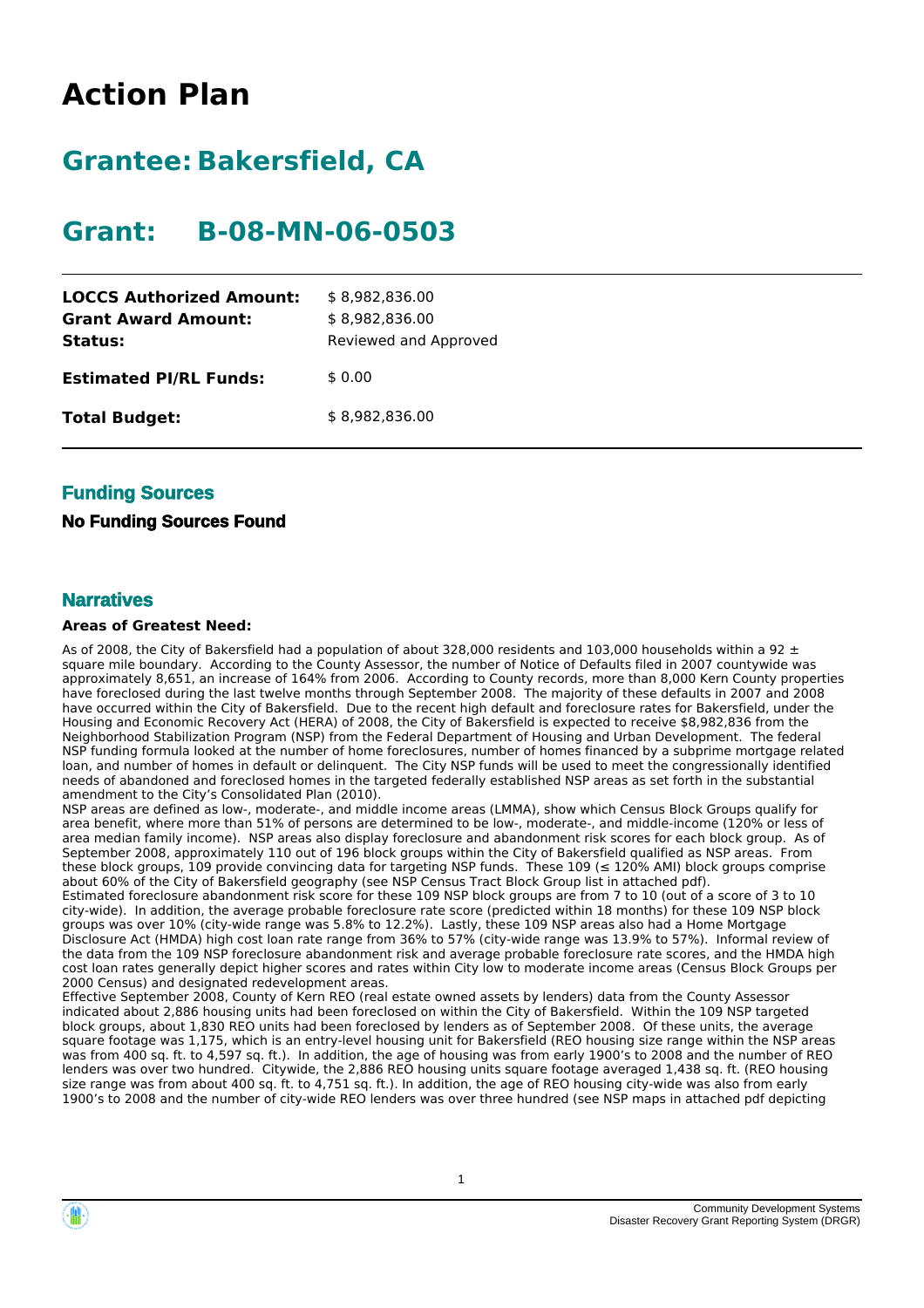REO's within the City and NSP qualified areas). (Please see additional information in the attached pdf on the City of Bakesfield's area of greatest needs description.)

#### **Distribution and and Uses of Funds:**

As noted in the response above the City areas of greatest need include the NSP (109 block groups), low to moderate income (Census Block Groups per 2000 Census) and City (NSP designated) redevelopment areas. The low to moderate income (Census Block Groups per 2000 Census) are about 90% completely within the NSP boundaries, and about 90% of the RDA neighborhoods lie within the designated NSP block groups.

The City intends to expend its NSP funds for projects and activities as follows: (Please see attached pdf for a comprehensive table of the proposed projects and activities for funding. Please note the projects in the original AP have been modified pursuant to the attached amendments, which are in pdf form below)

For a portion of the \$8,982,836, the City proposes to enter into subrecipient agreements with 1) the Housing Authority of the County of Kern (HACK) for administering NSP activities that will benefit families ≤ 50% of AMI and the purchase and rehab of a multi-family property at 2221 Real Road; and 2) the Bakersfield RDA for administering NSP activities that will benefit families  $\leq 120$  % of AMI.

Based on the attached table, approximately \$8,774,828 will be allocated to purchase and rehabilitate homes and residential properties that have been abandoned or foreclosed upon, in order to sell, rent, or redevelop such homes and properties (includes homebuyer counseling).

About one fourth of the funding (\$2,195,784.37 out of \$8,774,828) is comprised of Direct Homeownership Assistance (DPA) for qualified homebuyers (families  $\leq 120$  % of the AMI) within eligible NSP areas. City/RDA rehabilitation and preservation of REO units purchased within eligible NSP areas, and providing NSP-assisted homebuyers at least eight hours of counseling from a HUD-approved housing counseling service. The NSP distribution area for these funds coincides with the areas of greatest need since the beneficiary areas are the designated 109 block groups that are defined as low-, moderate-, and middle income (LMMA) areas, where more than 51% of persons are determined to be low-, moderate-, and middle-income (120% or less of area median family income). This NSP distribution area includes the low to moderate income (Census Block Groups per 2000 Census) that is generally within the NSP qualified boundaries (about 90%), and about 90% of the RDA neighborhoods which are within the designated NSP block groups. As discussed in Section A (Areas of Greatest Need), this NSP distribution/service area generally contains overall the greatest percentage of home foreclosures (above normal foreclosure abandonment risk score), highest percentage of homes financed by a subprime mortgage related loan (HMDA high cost loan rate), and areas likely to face a significant rise in the rate of home foreclosures (average probable foreclosure rate score).

The remaining funds (\$6,579,043.63 out of \$8,774,828) will be spent on acquisition and rehabilitation of REO units within low to moderate income (Census Block Groups per 2000 Census) areas to benefit qualified families ≤ 50% of the AMI and on the acquisition and rehabilitation of Pinewood Glen Senior Housing. The NSP distribution/service area will mirror the low to moderate income (Census Block Groups per 2000 Census) areas (a subset of the 109 NSP block groups) which generally have higher percentages of home foreclosures (above normal foreclosure abandonment risk score), highest percentage of homes financed by asubprime mortgage related loan (HMDA high cost loan rate), and areaslikely to face a significant rise in the rate of home foreclosures (average probable foreclosure rate score).

(Please see the attached pdf for more information on the City of Bakersfield's Distribution and Uses of Funds and subsequent amendments for funding allocation changes)

### **Definitions and Descriptions:**

(1)Definition of "blighted structure" in context of state or local law. Response:

Blighted Structure – The definition the City will use is from the California Redevelopment Law (California Health and Safety Code - Section 33031(a)), that generally describes the following physical conditions that cause blight:

¿ Buildings in which it is unsafe or unhealthy for person to live or work. These conditions can be caused by serious building code violations, dilapidation and deterioration, defective design or physical construction, faulty or inadequate utilities, or other similar factors.

¿ Factors that prevent or substantially hinder the economically viable use or capacity of buildings or lots. This condition can be caused by a substandard design, inadequate size given present standards and market conditions, lack of parking, or other similar factors.

¿ Adjacent or nearby uses that are incompatible with each other and which prevent the economic development of those parcels or other portions of the area.

¿ The existence of subdivided lots of irregular form and shape and inadequate size for proper usefulness and development that are in multiple ownership.

(2)Definition of "affordable rents." Note: Grantees may use the definition they have adopted for their CDBG program but should review their existing definition to ensure compliance with NSP program –specific requirements such as continued affordability.

Response:

Affordable Rents - Every NSP-assisted rental unit will be subject to rent limits designed to help make rents affordable to low income households. These maximum rents will be in accordance with HUD regulations at 24 CFR 92.252, which discusses rental housing and rent limitation (maximum HOME rents). HUD publishes the High and Low HOME rents and the FMRs for each area (PJ) annually. The City of Bakersfield will annually use the numbers provided to calculate High and Low HOME Rents for NSP assisted rental housing projects.

(3)Describe how the grantee will ensure continued affordability for NSP assisted housing. Response:

The City will ensure NSP-assisted units meet affordability requirements in accordance with HOME program standards at 24

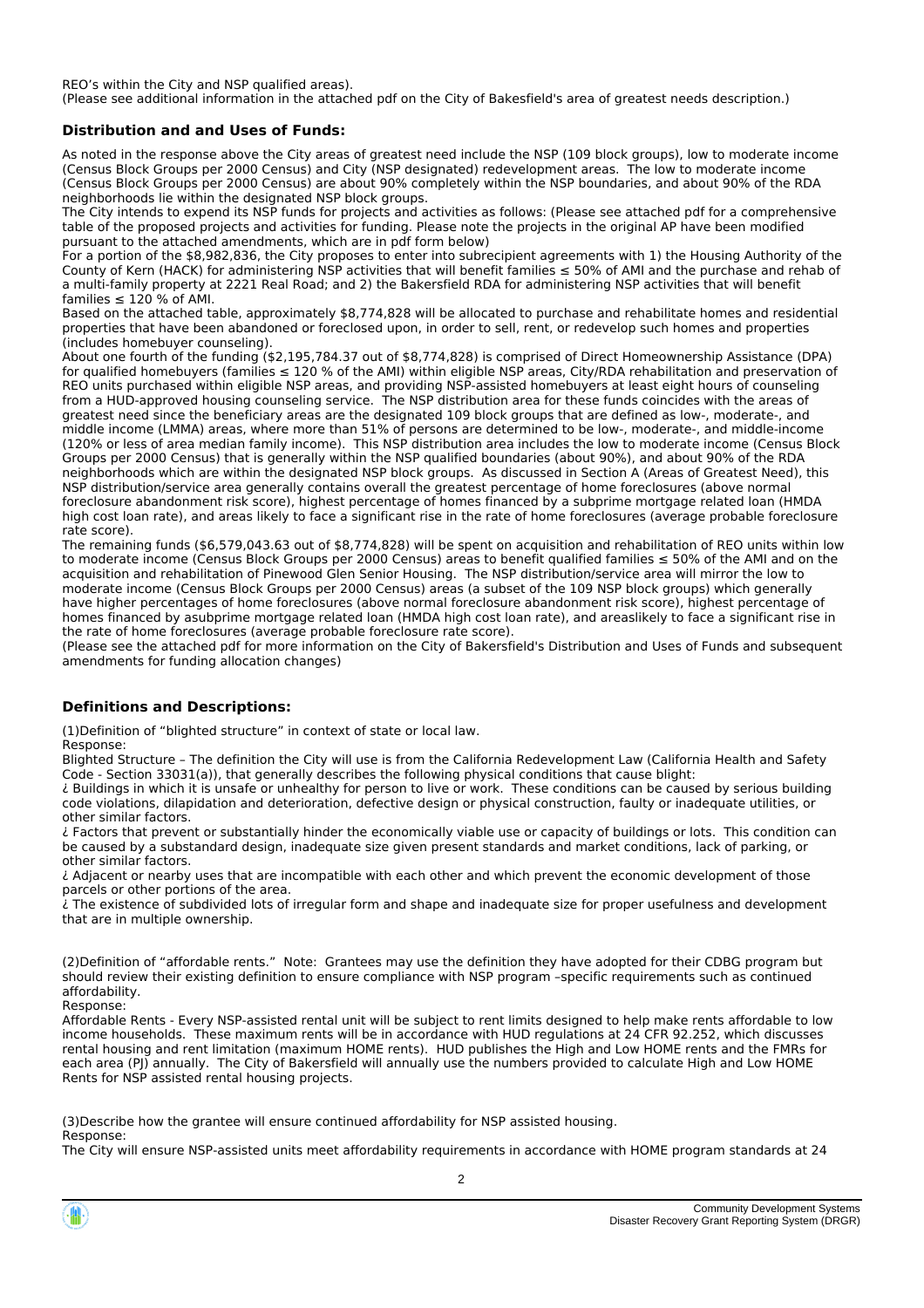CFR 92.252(a), (c), (e) and (f) and 92.254. For LH25 units, rents will be restricted to the rent levels as enumerated in 24 FCFR 92.252(b). The affordability requirements will apply without regard to the term of any loan or mortgage or the transfer of ownership. They will be imposed by deed restrictions, covenants running with the land, or other mechanisms approved by HUD, except that the affordability restrictions may terminate upon foreclosure or transfer in lieu of foreclosure. The following table summarizes the minimum period of affordability in years based on the amount of NSP funds provided per housing activity. (Please see attached pdf for period of affordability table)

(4) Describe housing rehabilitation standards that will apply to NSP assisted activities.

Response:Every unit being rehabilitated or constructed with NSP funds will be completed in accordance with the local housing codes and zoning ordinances at the time of project completion. The City of Bakersfield's local building codes and zoning ordinances promote health and public safety in the construction and maintenance of buildings and structures, and the maintenanceof property through the enforcement of uniform building construction codes, conservation standards, regulations and ordinances (Ord. 4087 § 2 (part), 2002).

As of January 1, 2008, Bakersfield adopted new building construction codes (2007 CBC, CMC, CPC, CEC, California Existing Building Code, California Historical Building Code) that will apply to the NSP program and activities. These new building construction codes will establish the standards for the NSP assisted rehabilitation work that will bring substandard housing into compliance with the City property standard.

#### **Low Income Targeting:**

Identify the estimated amount of funds appropriated or otherwise made available under the NSP to be used to purchase and redevelop abandoned or foreclosed upon homes or residential properties for housing individuals or families whose incomes do not exceed 50 percent of area median income: \$ 2,245,709

Note: At least 25% of funds must be used for housing individuals and families whose incomes do not exceed 50 percent of area median income.

Response:

At least \$2,245,709 will be appropriated or otherwise made available under the NSP to be used to purchase and redevelop abandoned or foreclosed upon homes or residential properties for housing individuals or families whose incomes do not exceed 50 percent of area median income. The City plans to use \$1,486,966.63 for acquisition of abandoned or foreclosed homes, and \$264,000 for redevelopment or preservation of these units to benefit individuals or families at ≤ 50% of the AMI. Additionally, \$585,000 will be used towrads the acquisitin and rehabilitation of Pinewood Glen Senior Housing, which accounts for the number of units in the facility which will be required ot be set-aside for residents making 50% of the area median income. The area of greatest need for these funds will be targeted to occur within the low to moderate-income (Census Block Groups per 2000 Census) NSP eligible neighborhoods. These NSP greatest need areas typically include RDA neighborhoods that lie within the NSP designated block groups (see map on page 4). The City plans to enter into a subrecipient agreement with the local Public Housing Authority to administer these funds to benefit individuals or families at ≤ 50% of the AMI. Further, the acquisition and rehabilitation of Pinewood Glen Senior Housing will be undertaken by the Housing Authority of the County of Kern.

#### **Acquisition and Relocation:**

Indicate whether grantee intends to demolish or convert any low- and moderate-income dwelling units (i.e., ≤ 80% of area median income).

If so, include:

•The number of low- and moderate-income dwelling units—i.e., ≤ 80% of area median income—reasonably expected to be demolished or converted as a direct result of NSP-assisted activities.

•The number of NSP affordable housing units made available to low- , moderate-, and middle-income households—i.e., ≤ 120% of area median income—reasonably expected to be produced by activity and income level as provided for in DRGR, by each NSP activity providing such housing (including a proposed time schedule for commencement and completion). •The number of dwelling units reasonably expected to be made available for households whose income does not exceed 50 percent of area median income.

Response:

The City of Bakersfield through the Bakersfield Redevelopment Agency may demolish or convert existing low- and moderateincome dwelling units (i.e.,  $\leq 80\%$  of area median income).

•The number of low- and moderate-income dwelling units—i.e., ≤ 80% of area median income—reasonably expected to be demolished or converted as a direct result of NSP-assisted activities within the NSP designated areas of the City is 10 housing units.

•The number of NSP affordable housing units made available to low- , moderate-, and middle-income households—i.e., ≤ 120% of area median income—reasonably expected to be produced by activity and income level as provided for in DRGR, by each NSP activity providing such housing (including a proposed time schedule for commencement and completion) is as follows:

• Downpayment Assistance using NSP funds – 30 housing units (beneficiaries - >80% to ≤ 120% of the AMI) – target commencement is March 2009 and completion is September 2010.

• Rehab and preservation of REO units acquired with NSP funds - 30 housing units (beneficiaries - >80% to ≤ 120% of the AMI) – target commencement is March 2009 and completion is March 2014.

• Establish land bank for homes that have been foreclosed within the RDA's for acquisition, disposition and redevelopment – 20 housing units (beneficiaries - >80% to ≤ 120% of the AMI) – target commencement is March 2009 and completion is March 2014.

•The number of dwelling units reasonably expected to be made available for households whose income does not exceed 50 percent of area median income is 30 housing units  $\pm$  (>30% to  $\leq$  50% of the AMI).

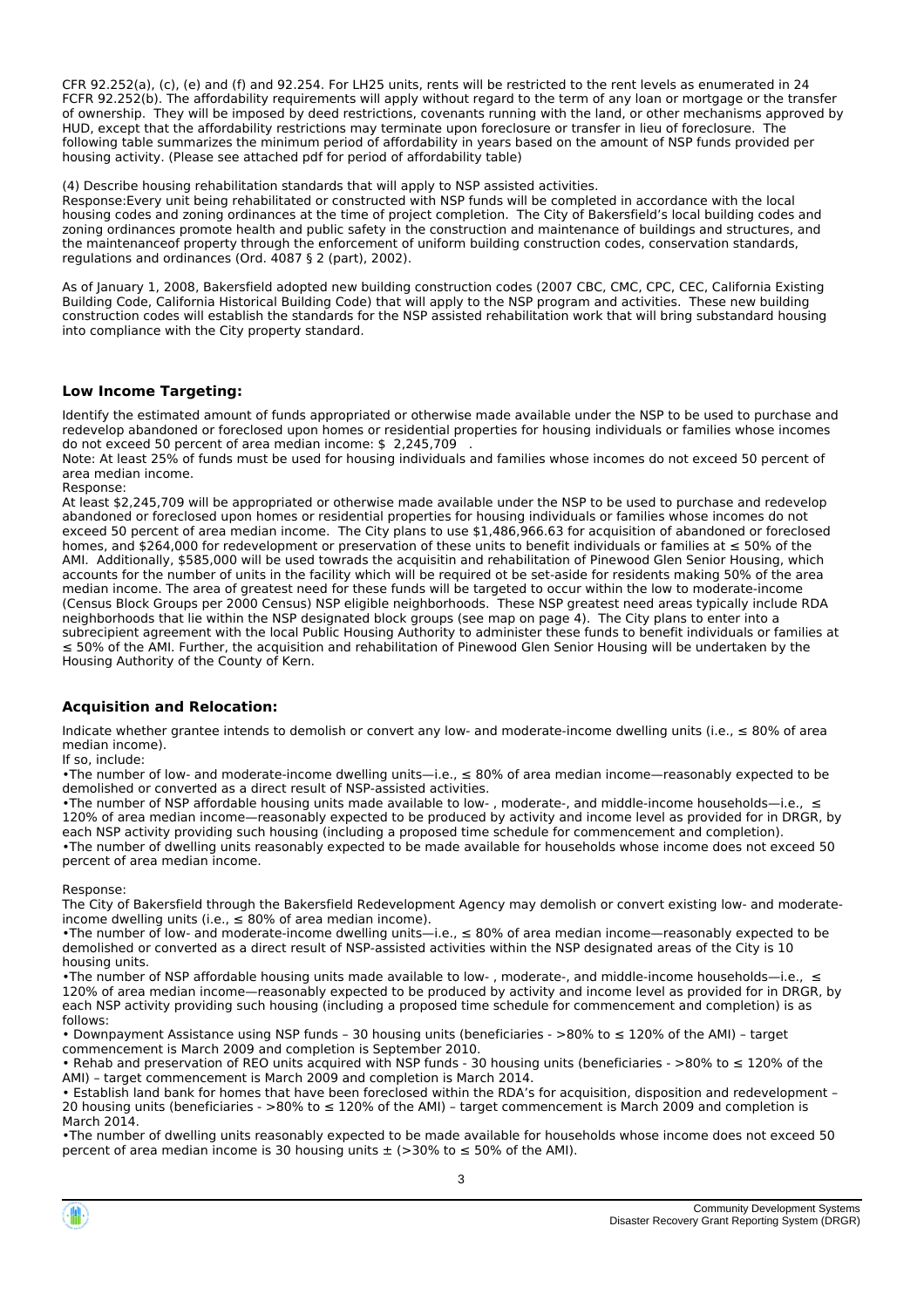#### **Public Comment:**

Provide a summary of public comments received to the proposed NSP Substantial Amendment.

#### Response:

The fifteen (15) day public review period of the Draft NSP Template began November 3, 2008 and ended November 18, 2008. It was published in the Bakersfield Californian (in English) and El Mexicalo (in Spanish). The draft amendment was made available at the City Economic and Community Development Department (EDCD), City Hall offices, and on the City (EDCD) website. No written comments regarding the proposed NSP program funding was received. The substantial amendment went before the Council on November 19 for review and action. The amendment was forwarded to HUD-LA on November 24, 2008 for review and approval. Deadline for receipt of the amendment by HUD-LA is December 1, 2008. It is expected that HUD will take forty-five (45) days to review the amendment submission and or about February 1, 2009, a HUD NSP contract will be provided to the City of review and execution. NSP program start date for Bakersfield is tentatively scheduled for March 1, 2008.

## **Project Summary**

| Project # | <b>Project Title</b><br><b>Grantee Activity #</b><br><b>Activity Title</b> |                               |                                                      | <b>Grantee Program</b> |  |
|-----------|----------------------------------------------------------------------------|-------------------------------|------------------------------------------------------|------------------------|--|
| 9999      | <b>Restricted Balance</b>                                                  | No activities in this project |                                                      |                        |  |
| Α         | Purchase & Rehabilitate Homes                                              | 1.a.                          | Direct Homeownership<br>Assistance <120% - LMMI      |                        |  |
|           |                                                                            | 1.b.                          | Rehab of NSP Purchased<br>Homes - Cancelled          |                        |  |
|           |                                                                            | 1.c.                          | Homebuyer Counseling <<br>120% LMMI                  |                        |  |
|           |                                                                            | 2e                            | Pinewood Glen Senior                                 |                        |  |
|           |                                                                            | 2.a.                          | Acquistion of REO units by<br><b>HACK &lt;50% LH</b> |                        |  |
|           |                                                                            | 2.b.                          | Rehab of REO units by HACK<br><50% LH                |                        |  |
|           |                                                                            | 2.c                           | Acquisition and rehabilitation -<br><120% LMMI       |                        |  |
|           |                                                                            | 2.d                           | Pinewood Glen - 50% Ll                               |                        |  |
| B         | Establish Land Bank(s)                                                     | 3                             | Establish Land Bank(s)                               |                        |  |
| С         | <b>Demolish Blighted Structures</b>                                        | 4                             | <b>Demolish Blighted Structures</b>                  |                        |  |
| D         | Redevelop Demolished or Vacant                                             | 5                             | Redevelop Demolished or<br>Vacant Properties         |                        |  |
|           |                                                                            | $5 - 1.a$                     | 22nd Street Lofts Project                            |                        |  |
| E         | Administration                                                             | 6.1.                          | Planning and Administration<br>Costs                 |                        |  |
|           |                                                                            | 6.2.                          | <b>Staff Direct Delivery Activity</b><br>Costs       |                        |  |



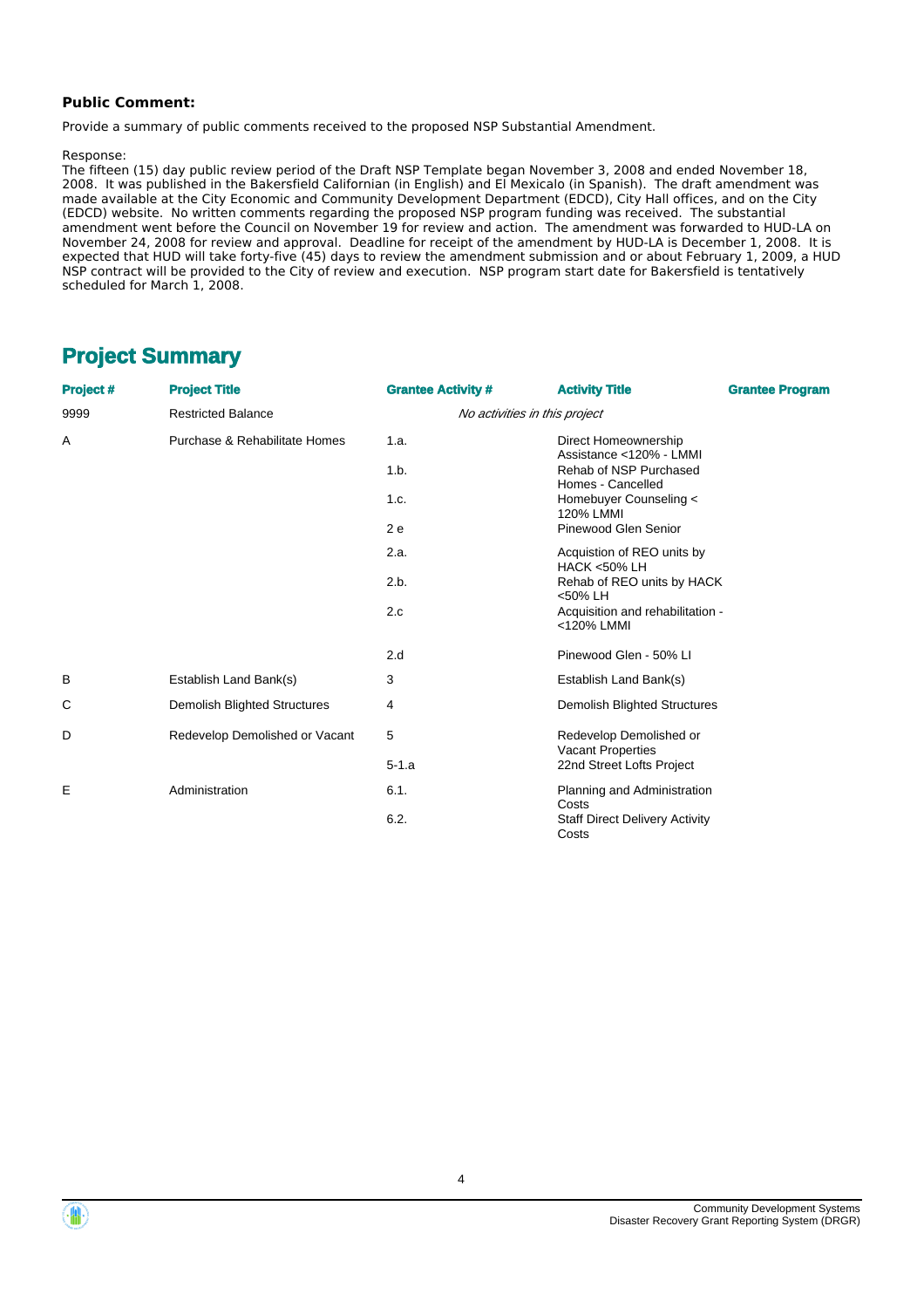## **Activities**

## **Project # / A / Purchase & Rehabilitate Homes**

#### **Grantee Activity Number: 1.a. Projected Start Date:** LMMI: Low, Moderate and Middle Income National Objective for NSP Only **National Objective: Activity Status: Projected End Date: Activity Type:** 03/30/2009 09/30/2025 Homeownership Assistance to low- and moderate-income Theorem Conder Way **Direct Homeownership Assistance <120% - LMMI Activity Title: Project Number:** A **Project Title:** Purchase & Rehabilitate Homes **Total Budget:** \$ 2,094,035.00 **Other Funds:** \$0.00 **Total Funds:** \$ 2,094,035.00 **Project Draw Block by HUD: Project Draw Block Date by HUD:** Not Blocked **Activity Draw Block by HUD: Activity Draw Block Date by HUD:** Not Blocked **Block Drawdown By Grantee:** Not Blocked **Most Impacted and Distressed Budget:** \$ 0.00

## **Benefit Report Type:**

Direct (Households)

| <b>Proposed Beneficiaries</b>   | <b>Total</b> |              | Low | <b>Mod</b> | Low/Mod% |
|---------------------------------|--------------|--------------|-----|------------|----------|
| # Owner Households              | 22           |              | 10  | 12         | 100.00   |
| # of Households                 | 22           |              | 10  | 12         | 100.00   |
| <b>Proposed Accomplishments</b> |              | <b>Total</b> |     |            |          |
| # of Singlefamily Units         |              | 22           |     |            |          |
| # of Housing Units              |              | 22           |     |            |          |

### **Proposed budgets for organizations carrying out Activity:**

| <b>Responsible Organization</b> | <b>Organization Type</b> | <b>Proposed Budget</b> |
|---------------------------------|--------------------------|------------------------|
| City of Bakersfield             | Unknown                  | \$2,094,035.00         |

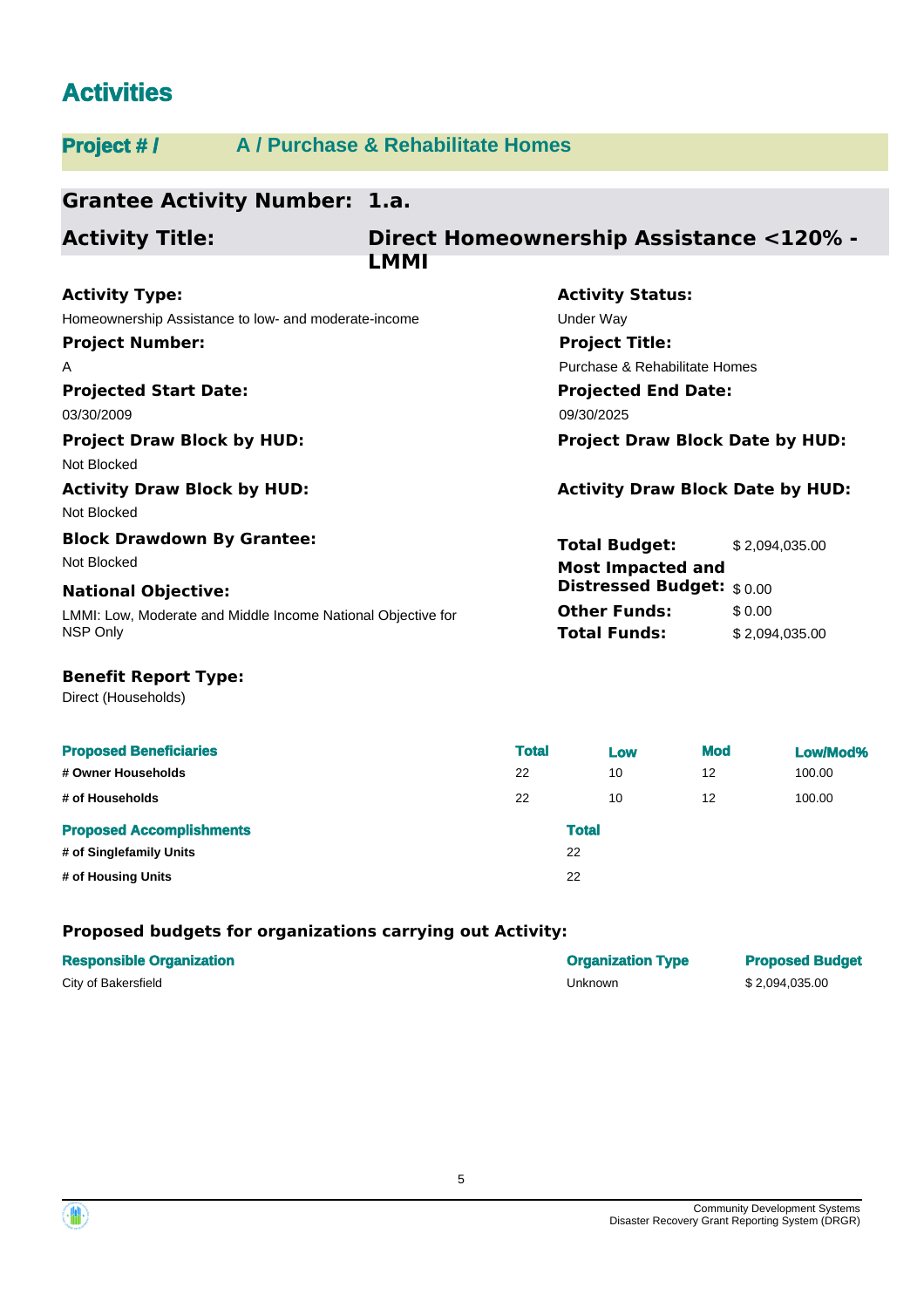## **Location Description:**

Properties must be located within the designated City of Bakersfield's Neighborhood Stabilization Program area.

### **Activity Description:**

This activity provides direct homeownership assistance of up to \$50,000 to qualified homebuyers whose incomes do not exceed 120% of the adjusted median income for Bakersfield. Potential homebuyers must meet U.S. Department of Housing and Urban Development (HUD) and City of Bakersfield guidelines established for the program and successfully have completed a HUD certified Homebuyer Counseling course. Homes purchased must be within the designated City of Bakersfield Neighborhood Stabilization Program area. The City of Bakersfield will continue to work with real estate agents and agencies and local financial institutes to market the program. It is estimated that 22 households will benefit with the purchase of a home through the program. Project costs include \$70,000 for direct delivery costs. An additional \$44,979 was added to direct delivery through a City Council approved amendment on February 17, 2010. Direct delivery for this activity is a total of \$114,979.00. An additional \$565,000 in funding reallocated from Activity 6.1 - Administration. City Council approved this amendment on March 24, 2010.

| <b>Environmental Assessment: EXEMPT</b> |             |
|-----------------------------------------|-------------|
| <b>Environmental Reviews:</b>           | None        |
| <b>Activity Attributes:</b>             | <b>None</b> |
|                                         |             |

**Activity Supporting Documents:** None



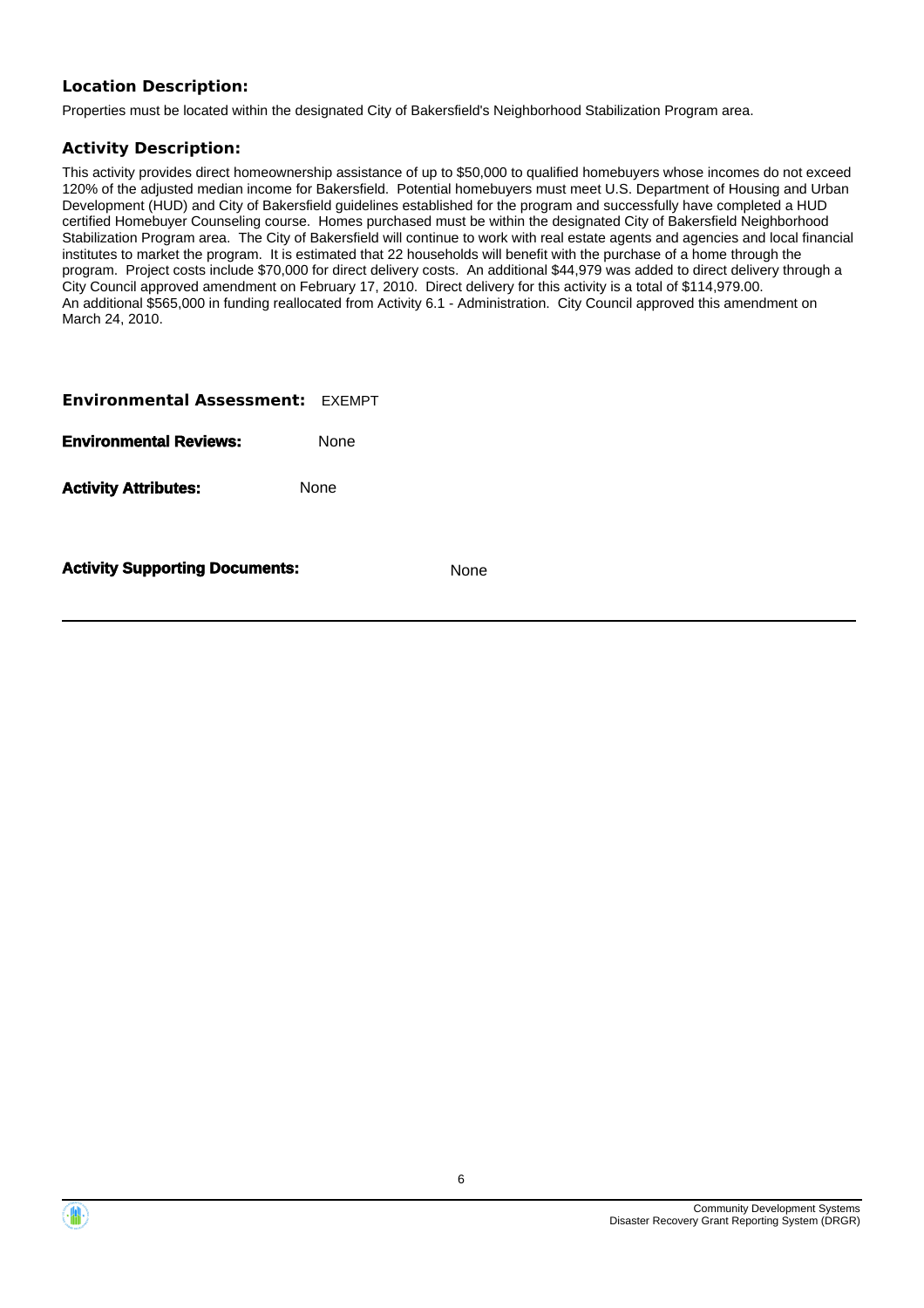#### **Grantee Activity Number: 1.b.**

### **Projected Start Date:** LMMI: Low, Moderate and Middle Income National Objective for NSP Only **National Objective: Activity Status: Projected End Date: Activity Type:** 03/30/2009 03/30/2014 03/30/2014 Rehabilitation/reconstruction of residential structures Cancelled Cancelled **Activity Title: Rehab of NSP Purchased Homes - Cancelled Project Number:** A **Project Title:** Purchase & Rehabilitate Homes **Total Budget:** \$0.00 **Other Funds:** \$ 0.00 **Total Funds:** \$0.00 **Proposed Beneficiaries Total Low Mod Low/Mod% # of Households** 0.0 **Proposed Accomplishments Total # of Housing Units** Direct (Households) **Benefit Report Type: Project Draw Block by HUD: Project Draw Block Date by HUD:** Not Blocked **Activity Draw Block by HUD: Activity Draw Block Date by HUD:** Not Blocked **Block Drawdown By Grantee:** Not Blocked **Most Impacted and Distressed Budget:** \$ 0.00

## **Proposed budgets for organizations carrying out Activity:**

| <b>Responsible Organization</b> | <b>Organization Type</b> | <b>Proposed Budget</b> |
|---------------------------------|--------------------------|------------------------|
| City of Bakersfield             | Unknown                  | \$0.00                 |

## **Location Description:**

Properties must be located within the City of Bakersfield's designated Neighborhood Stabilization Program area.

## **Activity Description:**

This activity was designed to assist with costs associated with the rehabilitation of foreclosed units purchased within designated Neighborhood Stabilization Program area to bring ownership residential structures acquired with assistance to City code to benefit families that are 120% or less of the adjusted median income for Bakersfield. This program is not necessary due to the good quality of the foreclosed homes being purchased in conjunction with the direct homeownership program. Project canceled through an amendment approved by the City of Bakersfield's City Council on February 17, 2010. Funding of \$44, 979 was moved to activity 1.a. Direct Homeownership Assistance and the balance of \$300,000 to activity 2.c. Acquisition and/or rehabilitation of

7

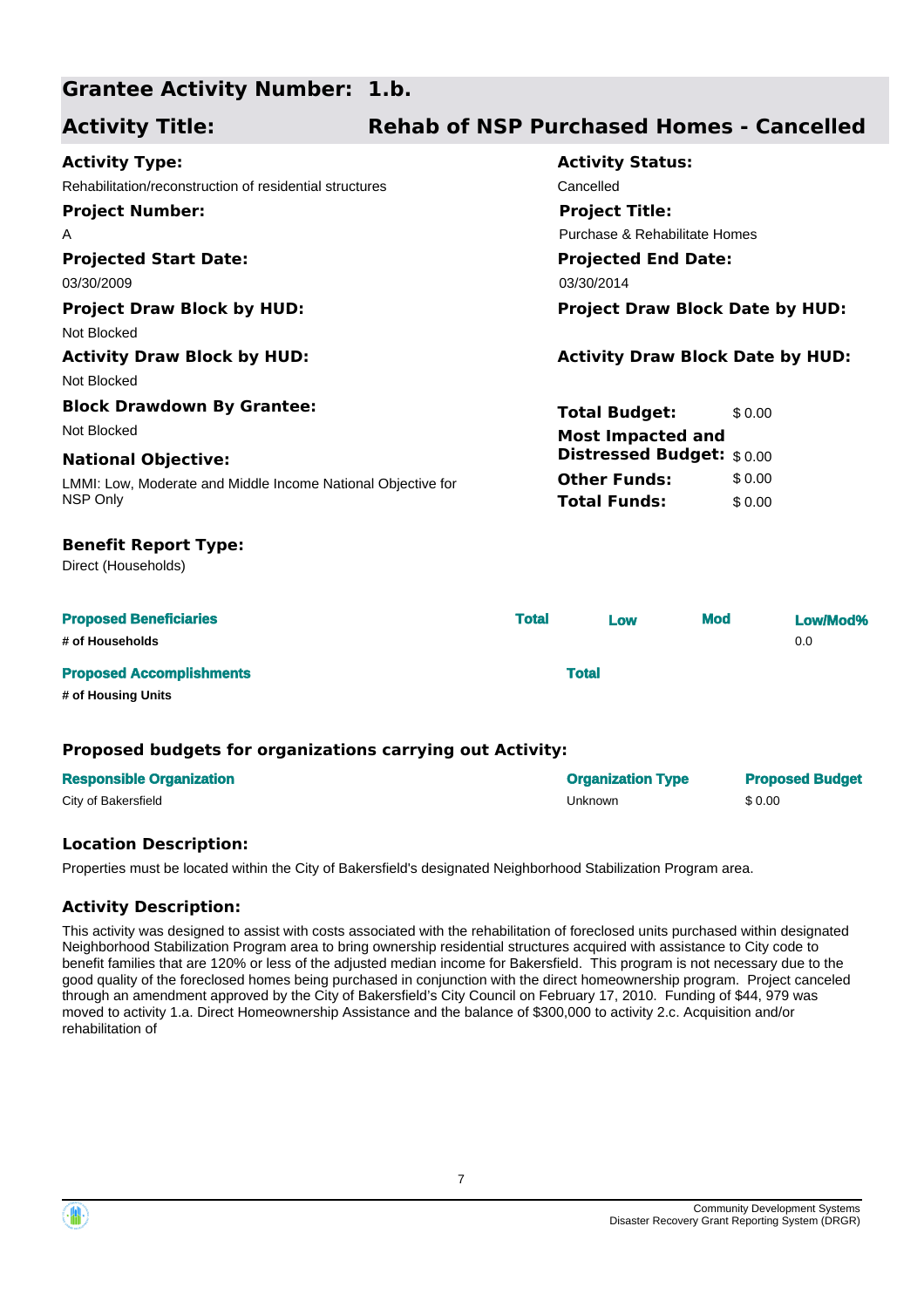affordable multi-housing complexes.

# **Activity Supporting Documents:** None **Environmental Assessment: Environmental Reviews:** None Activity **Attributes:** None



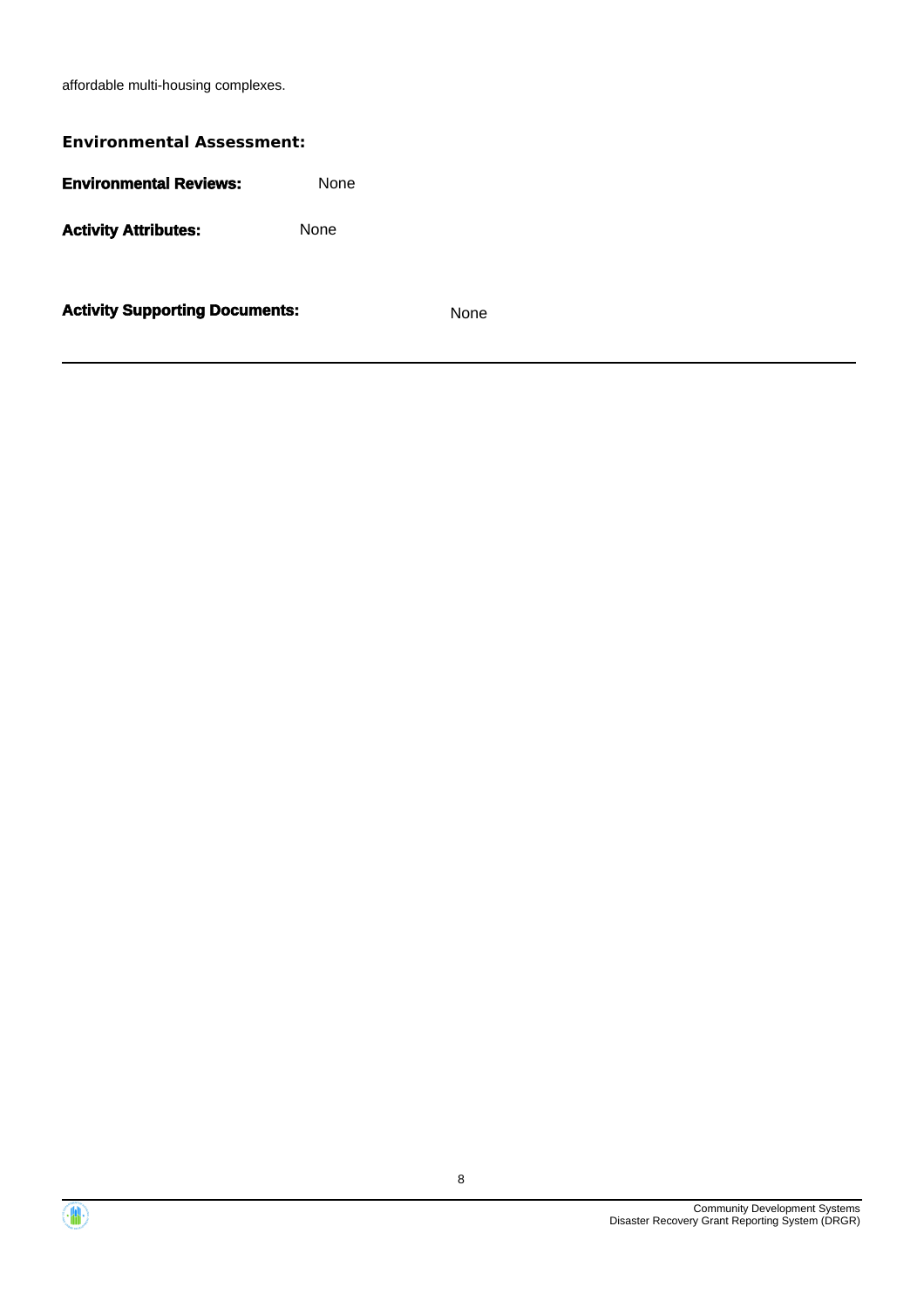## **Grantee Activity Number: 1.c.**

## **Activity Title: Homebuyer Counseling < 120% LMMI**

| <b>Activity Type:</b>                                        | <b>Activity Status:</b>                 |             |
|--------------------------------------------------------------|-----------------------------------------|-------------|
| Homeownership Assistance to low- and moderate-income         | Under Way                               |             |
| <b>Project Number:</b>                                       | <b>Project Title:</b>                   |             |
| A                                                            | Purchase & Rehabilitate Homes           |             |
| <b>Projected Start Date:</b>                                 | <b>Projected End Date:</b>              |             |
| 03/30/2009                                                   | 09/30/2010                              |             |
| <b>Project Draw Block by HUD:</b>                            | <b>Project Draw Block Date by HUD:</b>  |             |
| Not Blocked                                                  |                                         |             |
| <b>Activity Draw Block by HUD:</b>                           | <b>Activity Draw Block Date by HUD:</b> |             |
| Not Blocked                                                  |                                         |             |
| <b>Block Drawdown By Grantee:</b>                            | <b>Total Budget:</b>                    | \$23,100.00 |
| Not Blocked                                                  | <b>Most Impacted and</b>                |             |
| <b>National Objective:</b>                                   | <b>Distressed Budget:</b> \$0.00        |             |
| LMMI: Low, Moderate and Middle Income National Objective for | <b>Other Funds:</b>                     | \$0.00      |
| NSP Only                                                     | <b>Total Funds:</b>                     | \$23,100.00 |
|                                                              |                                         |             |

## **Benefit Report Type:**

Direct (Households)

| <b>Proposed Beneficiaries</b>   | <b>Total</b> |              | Low | <b>Mod</b> | Low/Mod% |
|---------------------------------|--------------|--------------|-----|------------|----------|
| # Owner Households              | 22           |              | 10  | 12         | 100.00   |
| # of Households                 | 22           |              | 10  | 12         | 100.00   |
| <b>Proposed Accomplishments</b> |              | <b>Total</b> |     |            |          |
| # of Singlefamily Units         |              | 22           |     |            |          |
| # of Housing Units              |              | 22           |     |            |          |

## **Proposed budgets for organizations carrying out Activity:**

| <b>Responsible Organization</b> | <b>Organization Type</b> | <b>Proposed Budget</b> |
|---------------------------------|--------------------------|------------------------|
| City of Bakersfield             | Unknown                  | \$23,100.00            |

## **Location Description:**

### **Activity Description:**

Provide NSP-assisted homebuyers at lease 8 hours of required counseling from a HUD-apporved housing counseling agency prior to obtaining a mortgage loan.

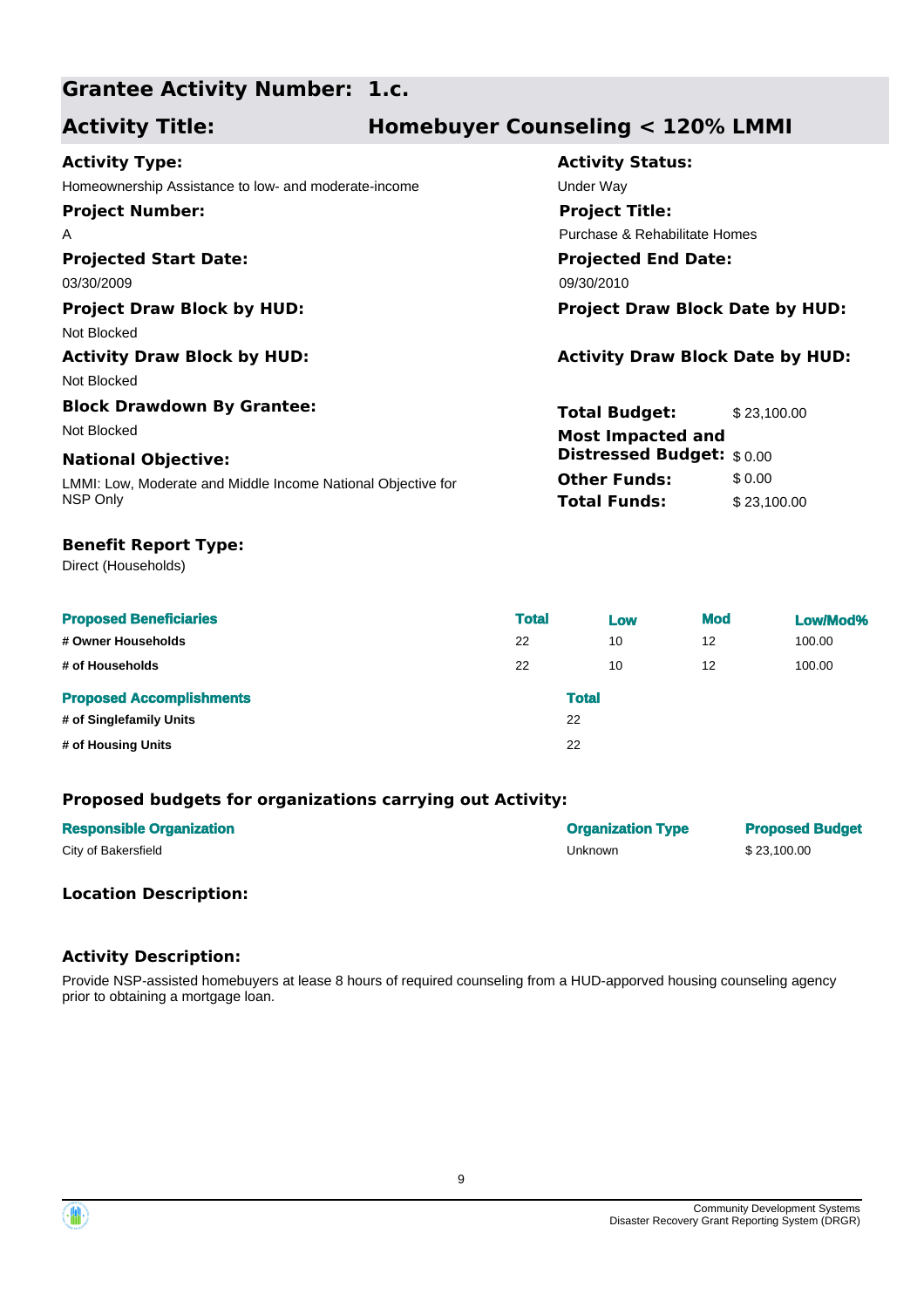**Environmental Reviews:** None

Activity Attributes: None

**Activity Supporting Documents:** None



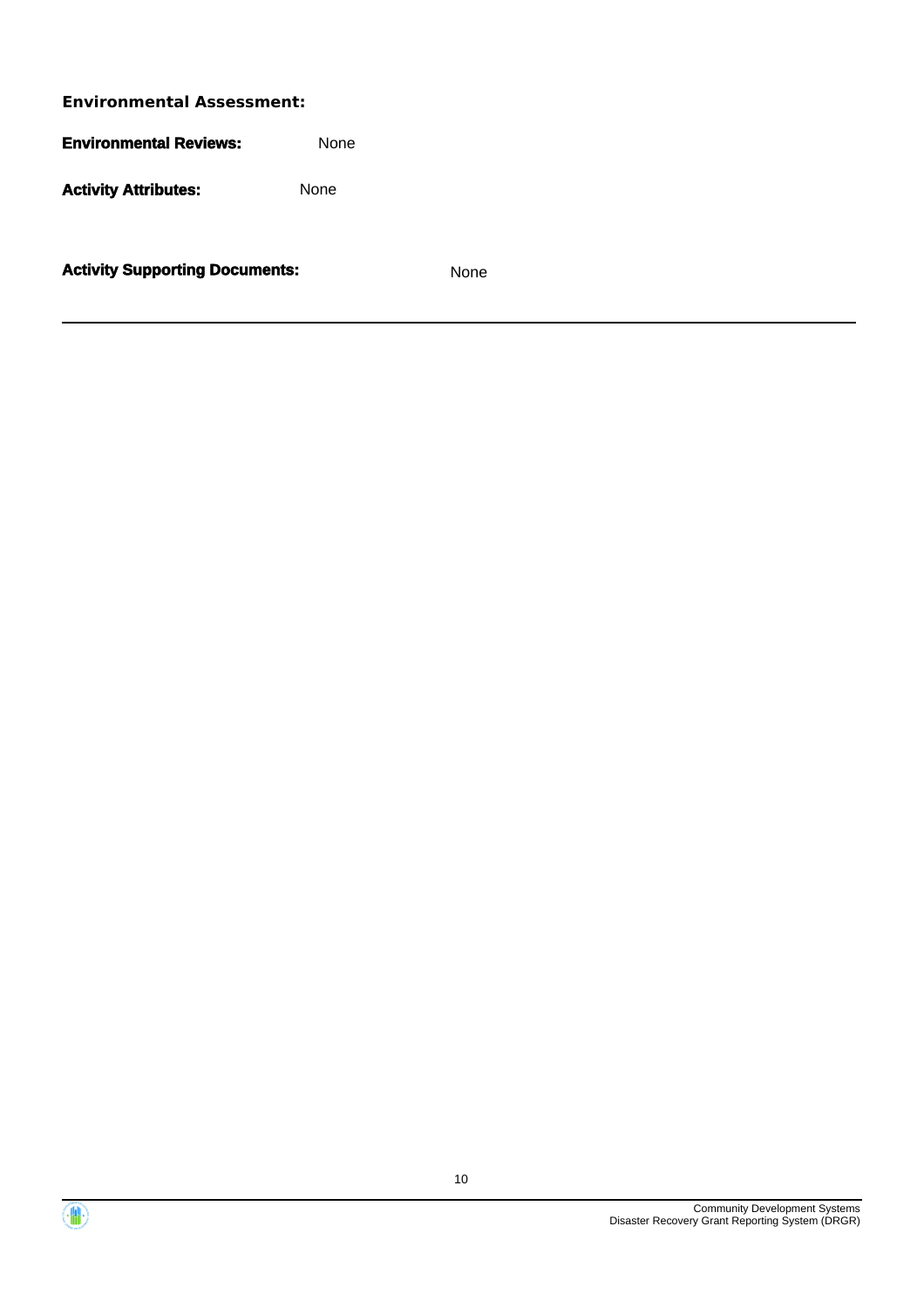## **Grantee Activity Number: 2 e**

## **Activity Title: Pinewood Glen Senior**

| <b>Activity Type:</b>                                        | <b>Activity Status:</b>                 |        |  |  |  |
|--------------------------------------------------------------|-----------------------------------------|--------|--|--|--|
| Rehabilitation/reconstruction of residential structures      | Completed                               |        |  |  |  |
| <b>Project Number:</b>                                       | <b>Project Title:</b>                   |        |  |  |  |
| A                                                            | Purchase & Rehabilitate Homes           |        |  |  |  |
| <b>Projected Start Date:</b>                                 | <b>Projected End Date:</b>              |        |  |  |  |
| 11/10/2010                                                   | 12/15/2011                              |        |  |  |  |
| <b>Project Draw Block by HUD:</b>                            | <b>Project Draw Block Date by HUD:</b>  |        |  |  |  |
| Not Blocked                                                  |                                         |        |  |  |  |
| <b>Activity Draw Block by HUD:</b>                           | <b>Activity Draw Block Date by HUD:</b> |        |  |  |  |
| Not Blocked                                                  |                                         |        |  |  |  |
| <b>Block Drawdown By Grantee:</b>                            | <b>Total Budget:</b>                    | \$0.00 |  |  |  |
| Not Blocked                                                  | <b>Most Impacted and</b>                |        |  |  |  |
| <b>National Objective:</b>                                   | <b>Distressed Budget:</b> \$0.00        |        |  |  |  |
| LMMI: Low, Moderate and Middle Income National Objective for | <b>Other Funds:</b>                     | \$0.00 |  |  |  |
| NSP Only                                                     | <b>Total Funds:</b>                     | \$0.00 |  |  |  |
|                                                              |                                         |        |  |  |  |

## **Benefit Report Type:**

Direct (Households)

| <b>Proposed Beneficiaries</b>   | <b>Total</b> | Low          | <b>Mod</b> | Low/Mod% |
|---------------------------------|--------------|--------------|------------|----------|
| # Renter Households             | 90           | 13           | 77         | 100.00   |
| # of Households                 | 90           | 13           | 77         | 100.00   |
| <b>Proposed Accomplishments</b> |              | <b>Total</b> |            |          |
| # of Multifamily Units          |              | 90           |            |          |
| # of Housing Units              |              | 90           |            |          |

## **Proposed budgets for organizations carrying out Activity:**

| <b>Responsible Organization</b> | <b>Organization Type</b> | <b>Proposed Budget</b> |
|---------------------------------|--------------------------|------------------------|
| City of Bakersfield             | Unknown                  | \$0.00                 |

### **Location Description:**

2221 South Real Road

## **Activity Description:**

This activity is being setup in order to report the actual units assisted with NSP funding on both 2c and 2d. No additional funding has been added to the project. This is a 99-unit foreclosed senior housing project which the Housing Authority of the County of Kern has purchased and rehabilitated. Units are estricted to 120% AMI or lower. 13 units are restricted to 50% AMI or less.



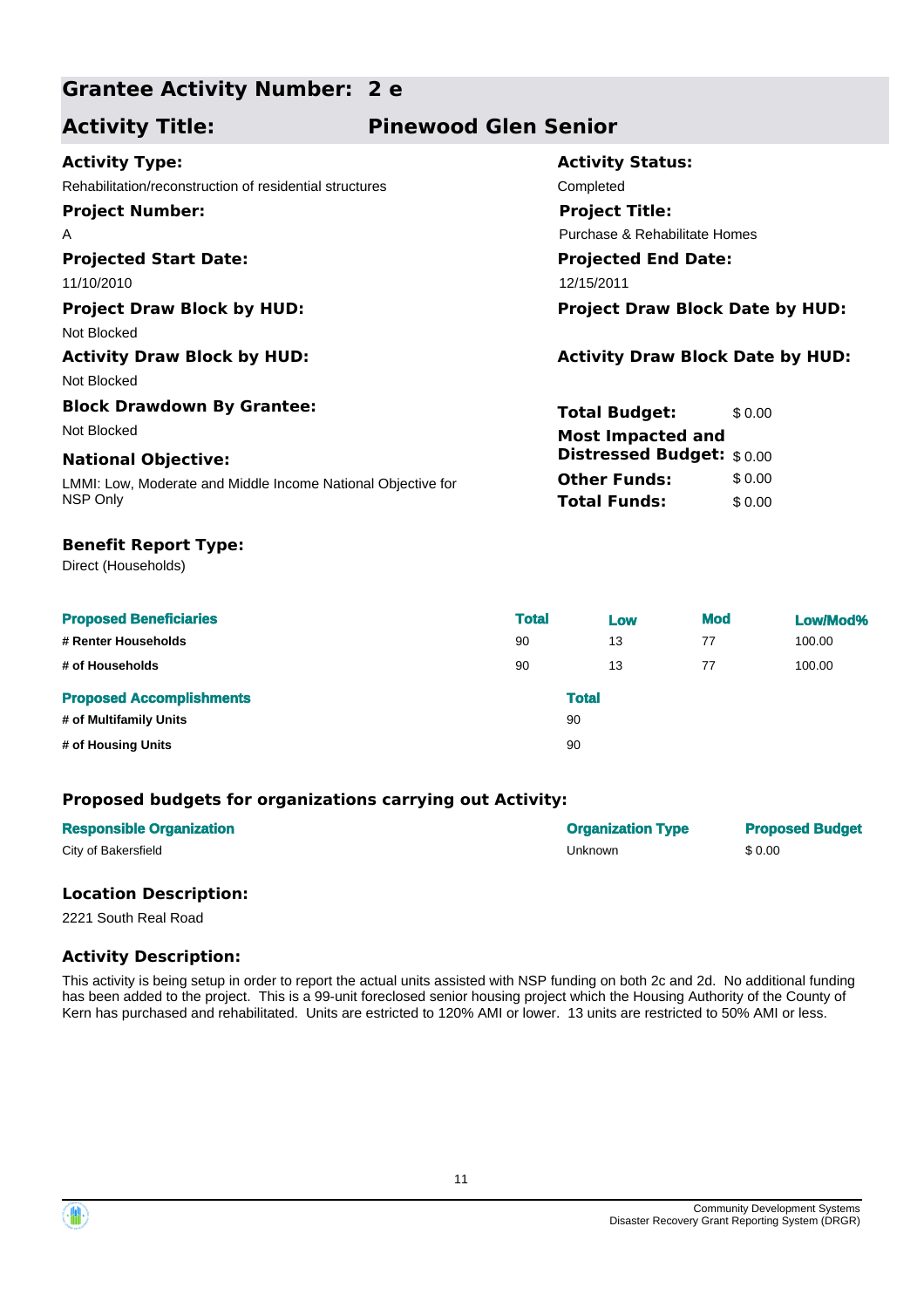**Environmental Assessment: Environmental Reviews:** None Activity **Attributes:** None

**Activity Supporting Documents:** None

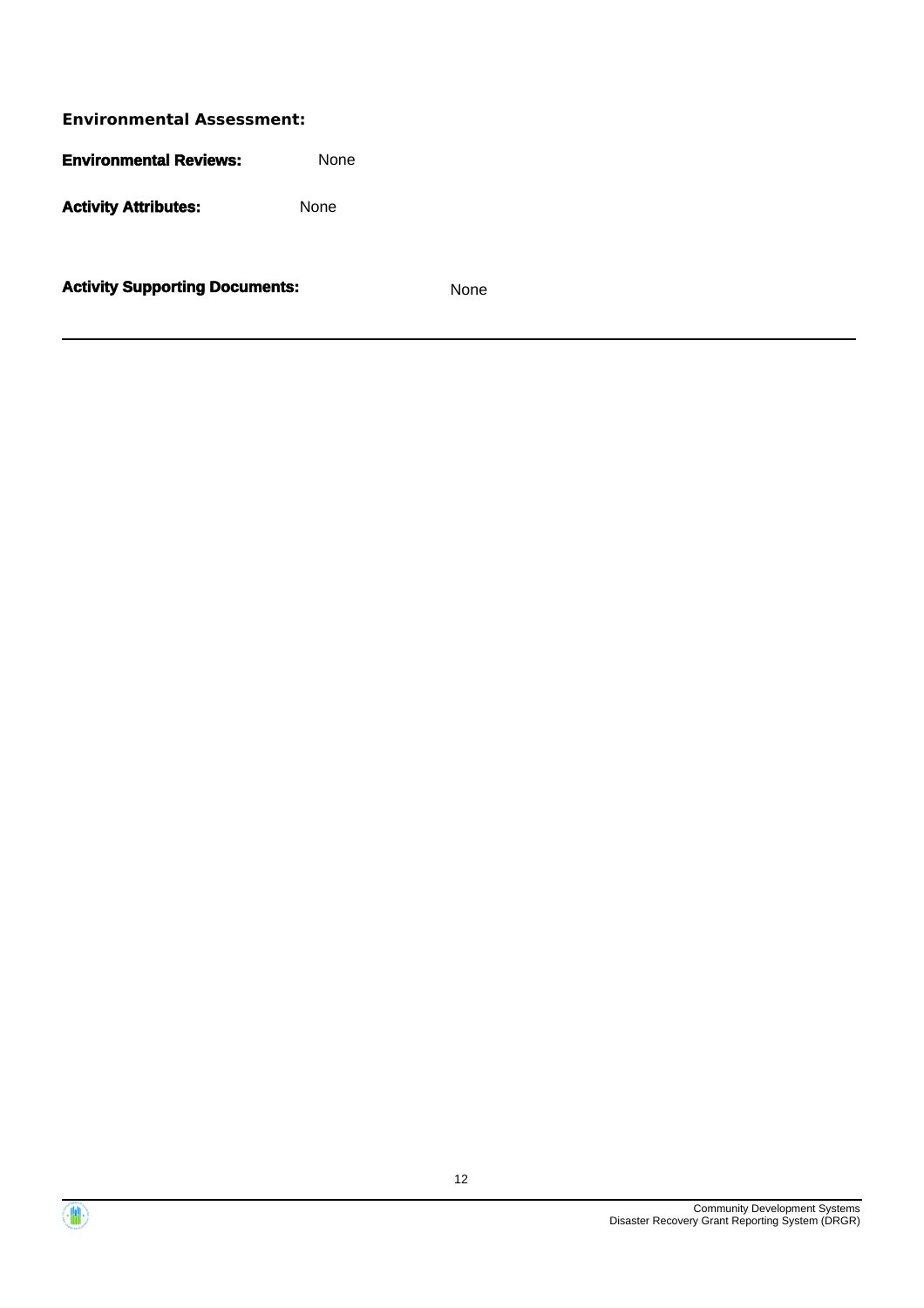## **Grantee Activity Number: 2.a.**

## **Activity Title: Acquistion of REO units by HACK <50% LH**

| <b>Activity Type:</b>                                         | <b>Activity Status:</b>                 |
|---------------------------------------------------------------|-----------------------------------------|
| Rehabilitation/reconstruction of residential structures       | Under Way                               |
| <b>Project Number:</b>                                        | <b>Project Title:</b>                   |
| A                                                             | Purchase & Rehabilitate Homes           |
| <b>Projected Start Date:</b>                                  | <b>Projected End Date:</b>              |
| 06/01/2009                                                    | 09/30/2025                              |
| <b>Project Draw Block by HUD:</b>                             | <b>Project Draw Block Date by HUD:</b>  |
| Not Blocked                                                   |                                         |
| <b>Activity Draw Block by HUD:</b>                            | <b>Activity Draw Block Date by HUD:</b> |
| Not Blocked                                                   |                                         |
| <b>Block Drawdown By Grantee:</b>                             | <b>Total Budget:</b><br>\$1,479,412.25  |
| Not Blocked                                                   | <b>Most Impacted and</b>                |
| <b>National Objective:</b>                                    | Distressed Budget: \$0.00               |
| LH25: Funds targeted for housing for households whose incomes | <b>Other Funds:</b><br>\$0.00           |
| are at or under 50% Area Median Income.                       | <b>Total Funds:</b><br>\$1,479,412.25   |
|                                                               |                                         |

### **Benefit Report Type:**

Direct (Households)

| <b>Proposed Beneficiaries</b>   | <b>Total</b> | Low | <b>Mod</b> | Low/Mod% |
|---------------------------------|--------------|-----|------------|----------|
| # Renter Households             | 20           | 20  |            | 100.00   |
| # of Households                 | 20           | 20  |            | 100.00   |
| <b>Proposed Accomplishments</b> | <b>Total</b> |     |            |          |
| # of Singlefamily Units         | 20           |     |            |          |
| # of Housing Units              | 20           |     |            |          |
| # ELI Households (0-30% AMI)    | 5            |     |            |          |
| # of Properties                 | 20           |     |            |          |

## **Proposed budgets for organizations carrying out Activity:**

| <b>Responsible Organization</b>         | <b>Organization Type</b> | <b>Proposed Budget</b> |
|-----------------------------------------|--------------------------|------------------------|
| Housing Authority of the County of Kern | Unknown                  | \$1.479.412.25         |

## **Location Description:**

Properties must be located within the City of Bakersfield's designated Neighborhood Stabilization Program area.

### **Activity Description:**

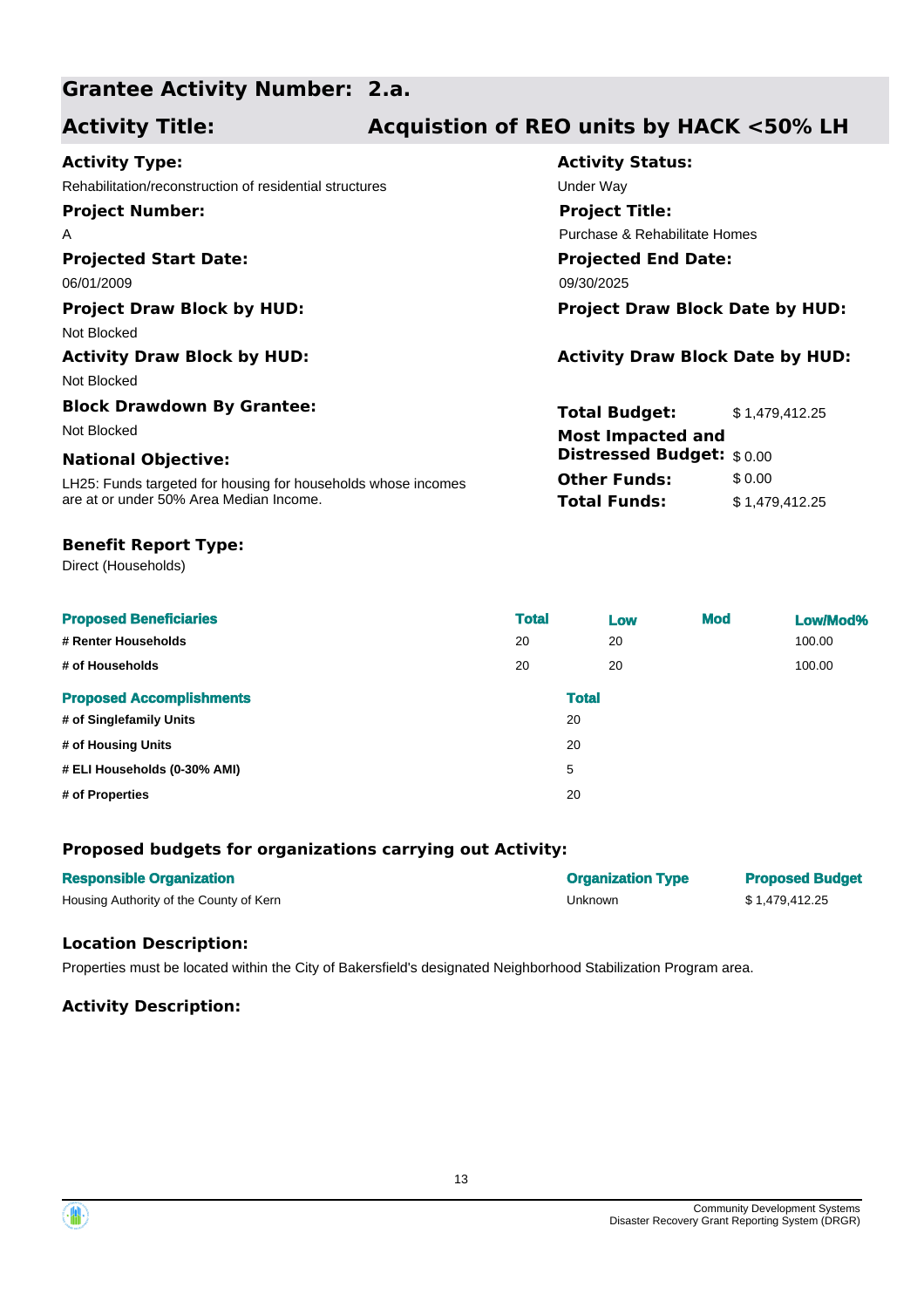This activity is part of the required 25% set aside of program funds intended to assist families whose incomes are 50% or less of the adjusted median income for Bakersfield. Working with the City of Bakersfield's local public housing authority, the Housing Authority of the County of Kern this program is designed to purchase foreclosed housing units to lease and then potentially be purchased by the leasee. It is estimated that 20 households will benefit with the purchase of a home through the program once program funds are spent. Foreclosed homes will be acquired by the Housing Authority of the County of Kern, working with local real estate agents and agencies. All acquired homes must be within the designated Bakersfield Neighborhood Stabilization Program area. An additional \$150,000 of funding was added to this successful program through a City Council approved amendment on February 17, 2010. \$10,000 was added for administrative costs, these costs were reallocated from Activity 6.1 Planning and Administration Costs.

#### **Environmental Assessment:**

| Environmental Reviews: | None |
|------------------------|------|
|                        |      |

Activity Attributes: None

**Activity Supporting Documents:** None

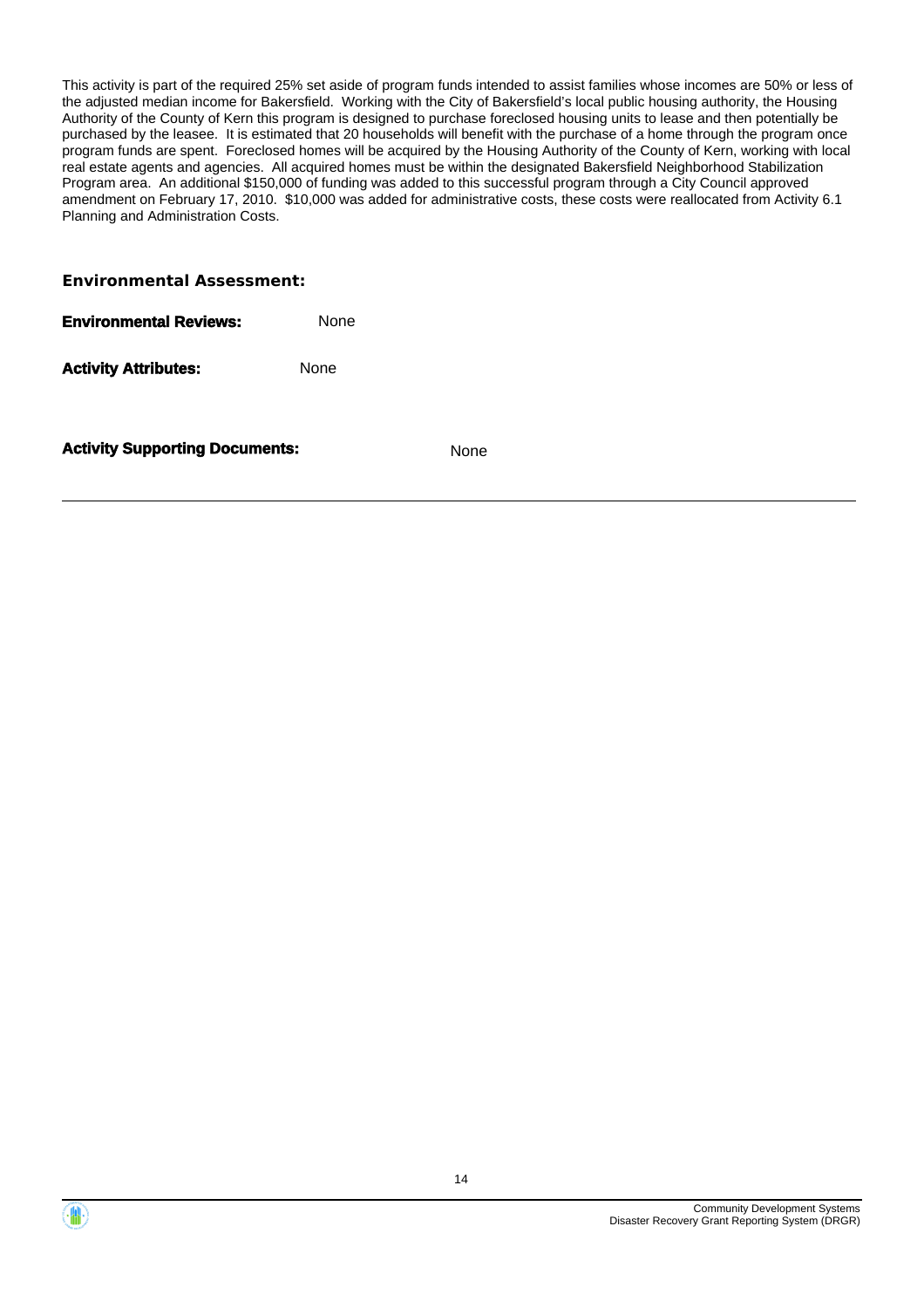#### **Grantee Activity Number: 2.b.**

## **Activity Title: Rehab of REO units by HACK <50% LH**

| <b>Activity Type:</b>                                         | <b>Activity Status:</b>                 |              |
|---------------------------------------------------------------|-----------------------------------------|--------------|
| Relocation payments and assistance                            | Under Way                               |              |
| <b>Project Number:</b>                                        | <b>Project Title:</b>                   |              |
| A                                                             | Purchase & Rehabilitate Homes           |              |
| <b>Projected Start Date:</b>                                  | <b>Projected End Date:</b>              |              |
| 03/30/2009                                                    | 09/30/2014                              |              |
| <b>Project Draw Block by HUD:</b>                             | <b>Project Draw Block Date by HUD:</b>  |              |
| Not Blocked                                                   |                                         |              |
| <b>Activity Draw Block by HUD:</b>                            | <b>Activity Draw Block Date by HUD:</b> |              |
| Not Blocked                                                   |                                         |              |
| <b>Block Drawdown By Grantee:</b>                             | <b>Total Budget:</b>                    | \$263,978.85 |
| Not Blocked                                                   | <b>Most Impacted and</b>                |              |
| <b>National Objective:</b>                                    | <b>Distressed Budget:</b> \$0.00        |              |
| LH25: Funds targeted for housing for households whose incomes | <b>Other Funds:</b>                     | \$0.00       |
| are at or under 50% Area Median Income.                       | <b>Total Funds:</b>                     | \$263,978.85 |
| <b>Benefit Report Type:</b>                                   |                                         |              |

Direct (Households)

| <b>Proposed Beneficiaries</b> | <b>Total</b> | Low | <b>Mod</b> | Low/Mod% |
|-------------------------------|--------------|-----|------------|----------|
| # Renter Households           | 20           | 20  |            | 100.00   |
| # of Households               | 20           | 20  |            | 100.00   |

## **Proposed budgets for organizations carrying out Activity:**

| <b>Responsible Organization</b>         | <b>Organization Type</b> | <b>Proposed Budget</b> |
|-----------------------------------------|--------------------------|------------------------|
| Housing Authority of the County of Kern | Unknown                  | \$263.978.85           |

## **Location Description:**

Properties must be located within the City of Bakersfield's designated Neighborhood Stabilization Program area.

## **Activity Description:**

This activity is part of the required 25% set aside of program funds intended to assist families whose incomes are 50% or less of the adjusted median income for Bakersfield. This program is designed to rehabilitate the foreclosed housing units purchased by the Housing Authority of the County of Kern to ensure each unit meets City code before the units is leased. This program is not necessary due to the good quality of the foreclosed homes being purchased in conjunction with the program by the Housing Authority. Minimal rehabilitation costs were expended on homes purchased by the Housing Authority through Activity 2.a. Acquisition of REO units by HACK <50% LH. Project funding was reduced to \$225,000 through an amendment approved by the City of



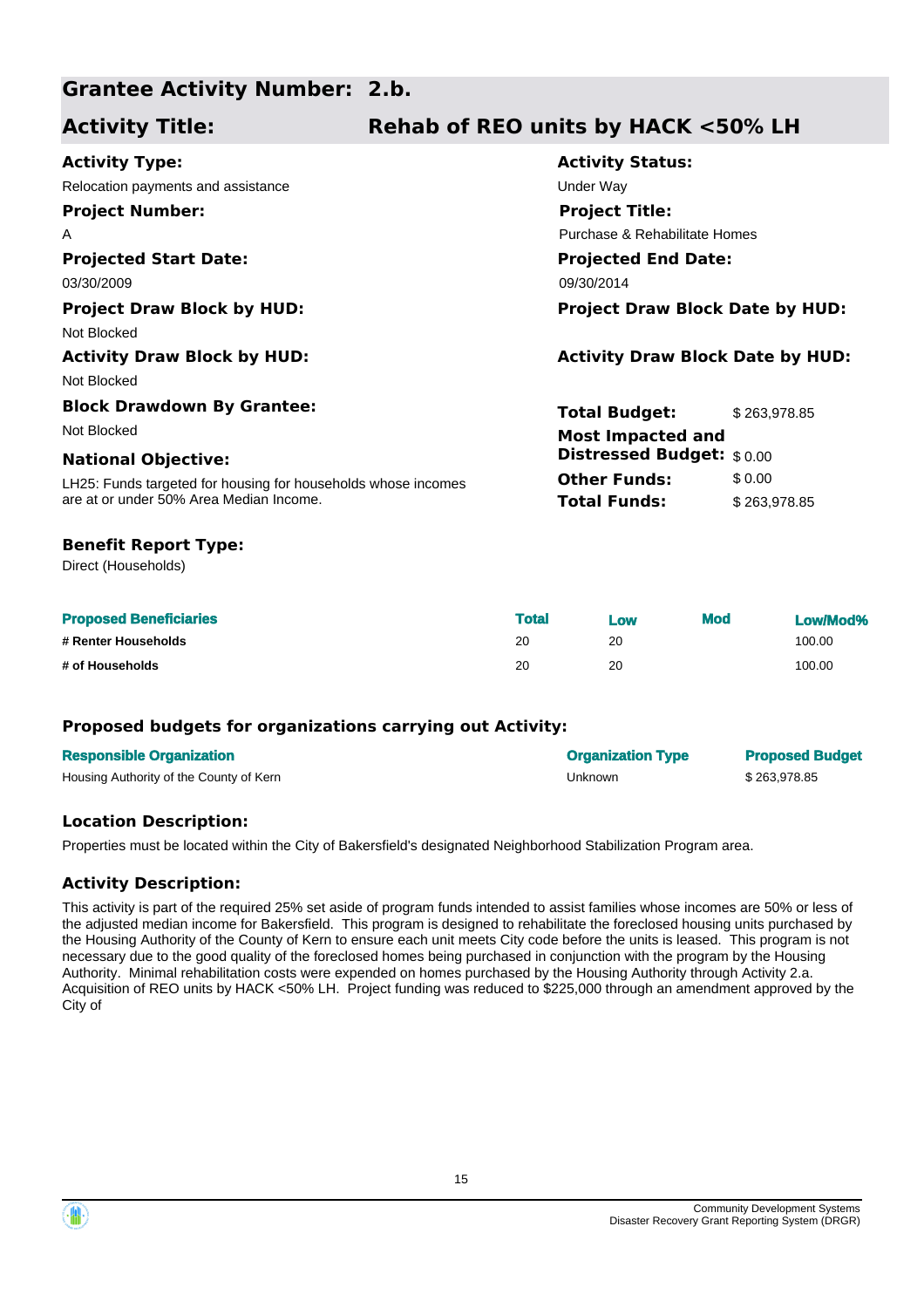Bakersfield's City Council on February 17, 2010. Funds of \$150,000 moved to Activity 2.a. Acquisition of REO Units by the Housing Authority and the balance of \$625,000 reallocated to Activity 2.c. Acquisition and/or rehabilitation of affordable multihousing complexes.

| <b>Environmental Assessment:</b>              |             |  |  |
|-----------------------------------------------|-------------|--|--|
| <b>Environmental Reviews:</b>                 | <b>None</b> |  |  |
| <b>Activity Attributes:</b>                   | None        |  |  |
| <b>Activity Supporting Documents:</b><br>None |             |  |  |



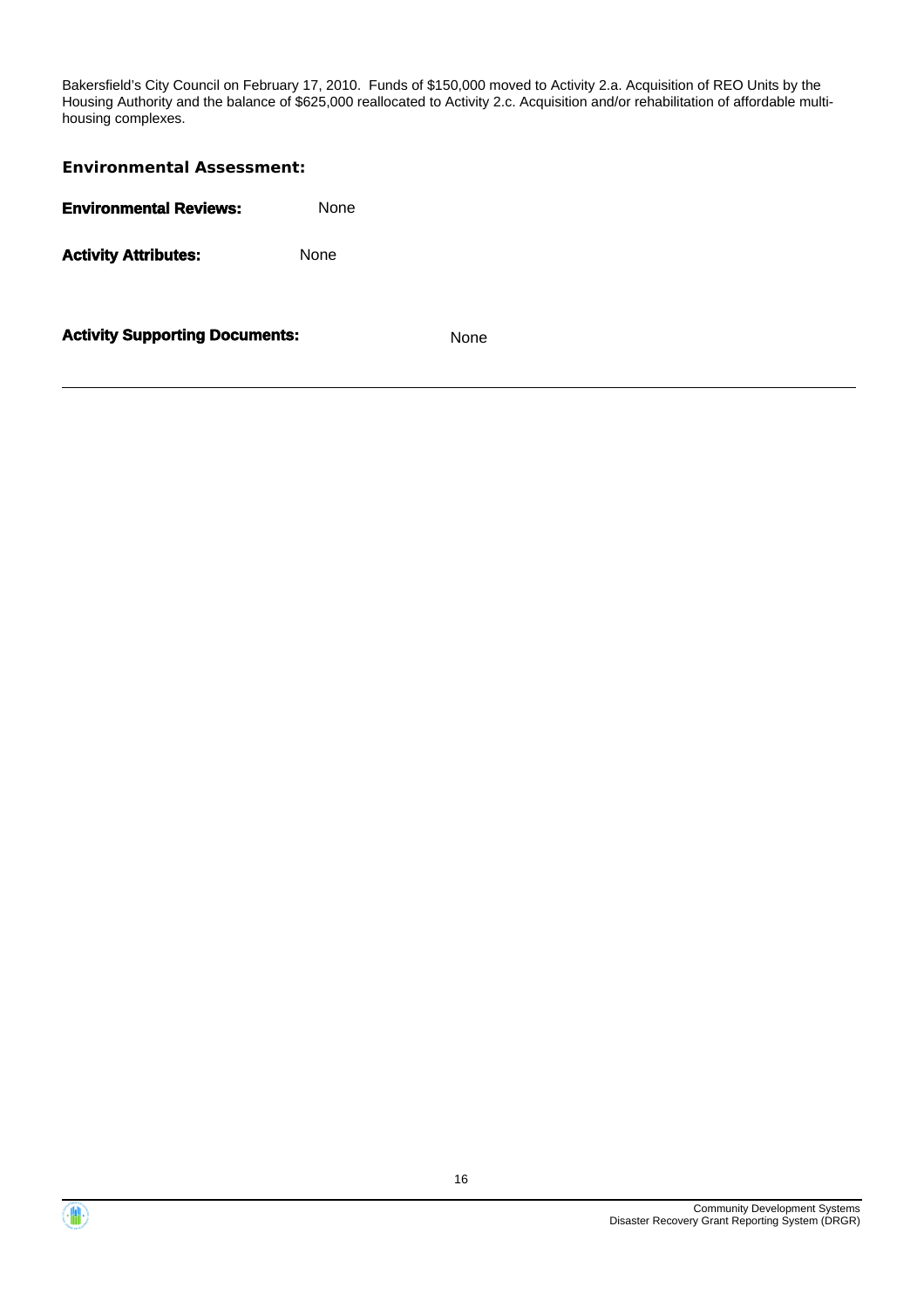#### **Grantee Activity Number: 2.c**

## **Activity Title: Acquisition and rehabilitation - <120% LMMI**

| <b>Activity Type:</b>                                          | <b>Activity Status:</b>                 |                |  |
|----------------------------------------------------------------|-----------------------------------------|----------------|--|
| Acquisition, construction, reconstruction of public facilities | Under Way                               |                |  |
| <b>Project Number:</b>                                         | <b>Project Title:</b>                   |                |  |
| A                                                              | Purchase & Rehabilitate Homes           |                |  |
| <b>Projected Start Date:</b>                                   | <b>Projected End Date:</b>              |                |  |
| 11/06/2009                                                     | 06/30/2010                              |                |  |
| <b>Project Draw Block by HUD:</b>                              | <b>Project Draw Block Date by HUD:</b>  |                |  |
| Not Blocked                                                    |                                         |                |  |
| <b>Activity Draw Block by HUD:</b>                             | <b>Activity Draw Block Date by HUD:</b> |                |  |
| Not Blocked                                                    |                                         |                |  |
| <b>Block Drawdown By Grantee:</b>                              | <b>Total Budget:</b>                    | \$4,293,904.00 |  |
| Not Blocked                                                    | <b>Most Impacted and</b>                |                |  |
| <b>National Objective:</b>                                     | Distressed Budget: \$0.00               |                |  |
| LMMI: Low, Moderate and Middle Income National Objective for   | <b>Other Funds:</b>                     | \$0.00         |  |
| NSP Only                                                       | <b>Total Funds:</b>                     | \$4,293,904.00 |  |
| <b>Benefit Report Type:</b>                                    |                                         |                |  |
| Direct (Households)                                            |                                         |                |  |

| <b>Proposed Beneficiaries</b>   | <b>Total</b> | Low          | <b>Mod</b> | Low/Mod% |
|---------------------------------|--------------|--------------|------------|----------|
| # of Households                 | 90           |              |            | 0.00     |
| <b>Proposed Accomplishments</b> |              | <b>Total</b> |            |          |
| # of Properties                 |              | 90           |            |          |

## **Proposed budgets for organizations carrying out Activity:**

| <b>Responsible Organization</b> | <b>Organization Type</b> | <b>Proposed Budget</b> |
|---------------------------------|--------------------------|------------------------|
| City of Bakersfield             | Unknown                  | \$4.293.904.00         |

## **Location Description:**

Properties must be located within the City of Bakersfield's Neighborhood Stabilization Program areas.

## **Activity Description:**

This activity was created to provide for the acquisition and/or rehabilitation of affordable multi-housing complexes. The Housing Authority of the County of Kern purchased a 99-unit foreclosed senior housing project located within the City of Bakersfield's Neighborhood Stabilization Program area. The senior housing complex formerly known as Castlewood Senior Housing is located at 2221 South Real Road, Bakersfield. The agreement for the acquisition of the multi-family complex and rehabilitation between the City of Bakersfield and the Housing Authority of the County of Kern was approved by City Council on November 4, 2009 along with the amendment to the NSP action plan for the creation of this activity. In January of 2010, additional rehabilitation



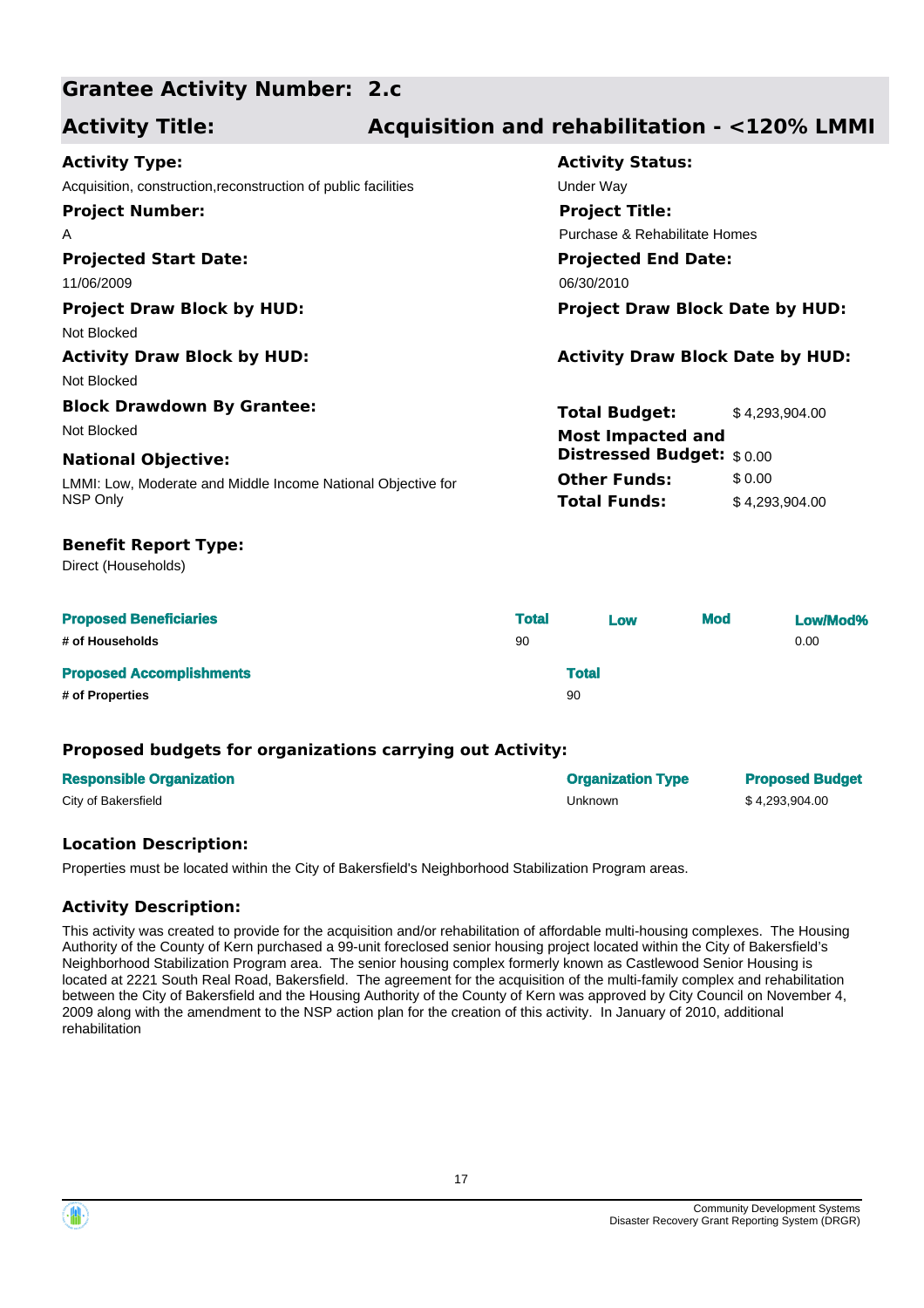costs were identified for items including the removal of asbestos and the installation of new energy efficient windows. On February 17, 2010 City Council approved the reallocation of \$1,125,000 for rehabilitation costs for the senior complex.

| <b>Environmental Assessment: COMPLETED</b> |             |             |
|--------------------------------------------|-------------|-------------|
| <b>Environmental Reviews:</b>              | <b>None</b> |             |
| <b>Activity Attributes:</b>                | None        |             |
| <b>Activity Supporting Documents:</b>      |             | <b>None</b> |

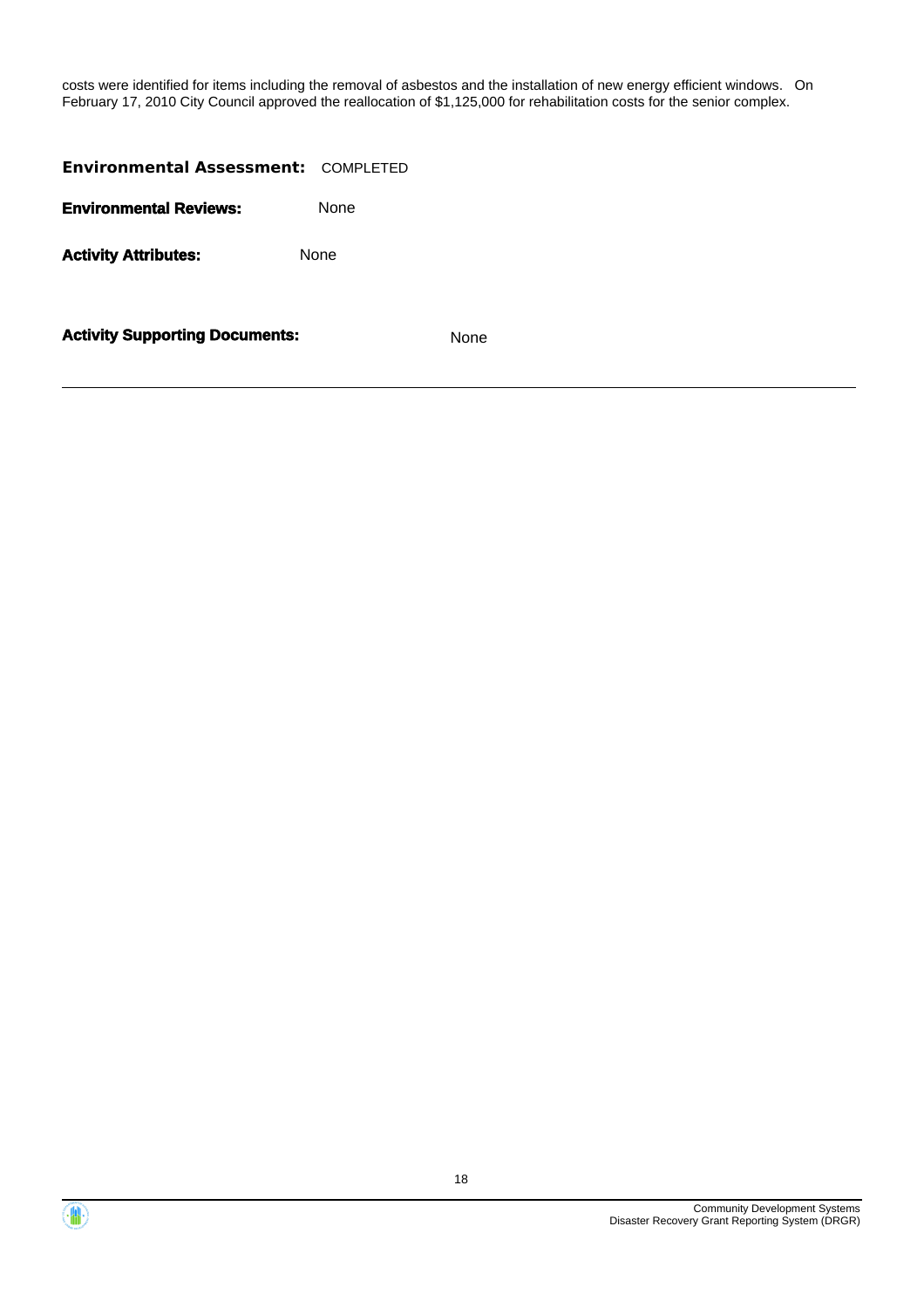## **Grantee Activity Number: 2.d**

## **Activity Title: Pinewood Glen - 50% LI**

| <b>Activity Type:</b>                                          | <b>Activity Status:</b>                 |              |  |
|----------------------------------------------------------------|-----------------------------------------|--------------|--|
| Acquisition, construction, reconstruction of public facilities | Under Way                               |              |  |
| <b>Project Number:</b>                                         | <b>Project Title:</b>                   |              |  |
| A                                                              | Purchase & Rehabilitate Homes           |              |  |
| <b>Projected Start Date:</b>                                   | <b>Projected End Date:</b>              |              |  |
| 11/06/2009                                                     | 10/01/2010                              |              |  |
| <b>Project Draw Block by HUD:</b>                              | <b>Project Draw Block Date by HUD:</b>  |              |  |
| Not Blocked                                                    |                                         |              |  |
| <b>Activity Draw Block by HUD:</b>                             | <b>Activity Draw Block Date by HUD:</b> |              |  |
| Not Blocked                                                    |                                         |              |  |
| <b>Block Drawdown By Grantee:</b>                              | <b>Total Budget:</b>                    | \$585,000.00 |  |
| Not Blocked                                                    | <b>Most Impacted and</b>                |              |  |
| <b>National Objective:</b>                                     | <b>Distressed Budget:</b> \$0.00        |              |  |
| LH25: Funds targeted for housing for households whose incomes  | <b>Other Funds:</b>                     | \$0.00       |  |
| are at or under 50% Area Median Income.                        | <b>Total Funds:</b>                     | \$585,000.00 |  |
| <b>Benefit Report Type:</b>                                    |                                         |              |  |

Area Benefit (Survey)

| <b>Proposed Beneficiaries</b>   | <b>Total</b> | Low          | <b>Mod</b> | Low/Mod% |
|---------------------------------|--------------|--------------|------------|----------|
| # of Persons                    |              |              |            | 0.0      |
| <b>Proposed Accomplishments</b> |              | <b>Total</b> |            |          |
| # of Properties                 | 13           |              |            |          |

## **Proposed budgets for organizations carrying out Activity:**

| <b>Responsible Organization</b>         | <b>Organization Type</b> | <b>Proposed Budget</b> |
|-----------------------------------------|--------------------------|------------------------|
| Housing Authority of the County of Kern | Unknown                  | \$585,000.00           |

## **Location Description:**

Property is located at 2221 South Real Road within the City of Bakersfield's Neighborhood Stablization Program area.

## **Activity Description:**

This activity was created to provide for the acqauistiion and/or rehabilitation of affordable multi-housing complexes. The Housing Authority of the County of Kern purchased a 99-unit foreclosed senior housing project located within the City of Bakersfield's Neighborhood Stablization Program area. Thirteen (13) of the units are restricted to 50% or below average median income seniors. Programs withn the Pinewood Glen Senior complex include food service and transportation. No seniors will be displaced during the rehabilitation of the complex.

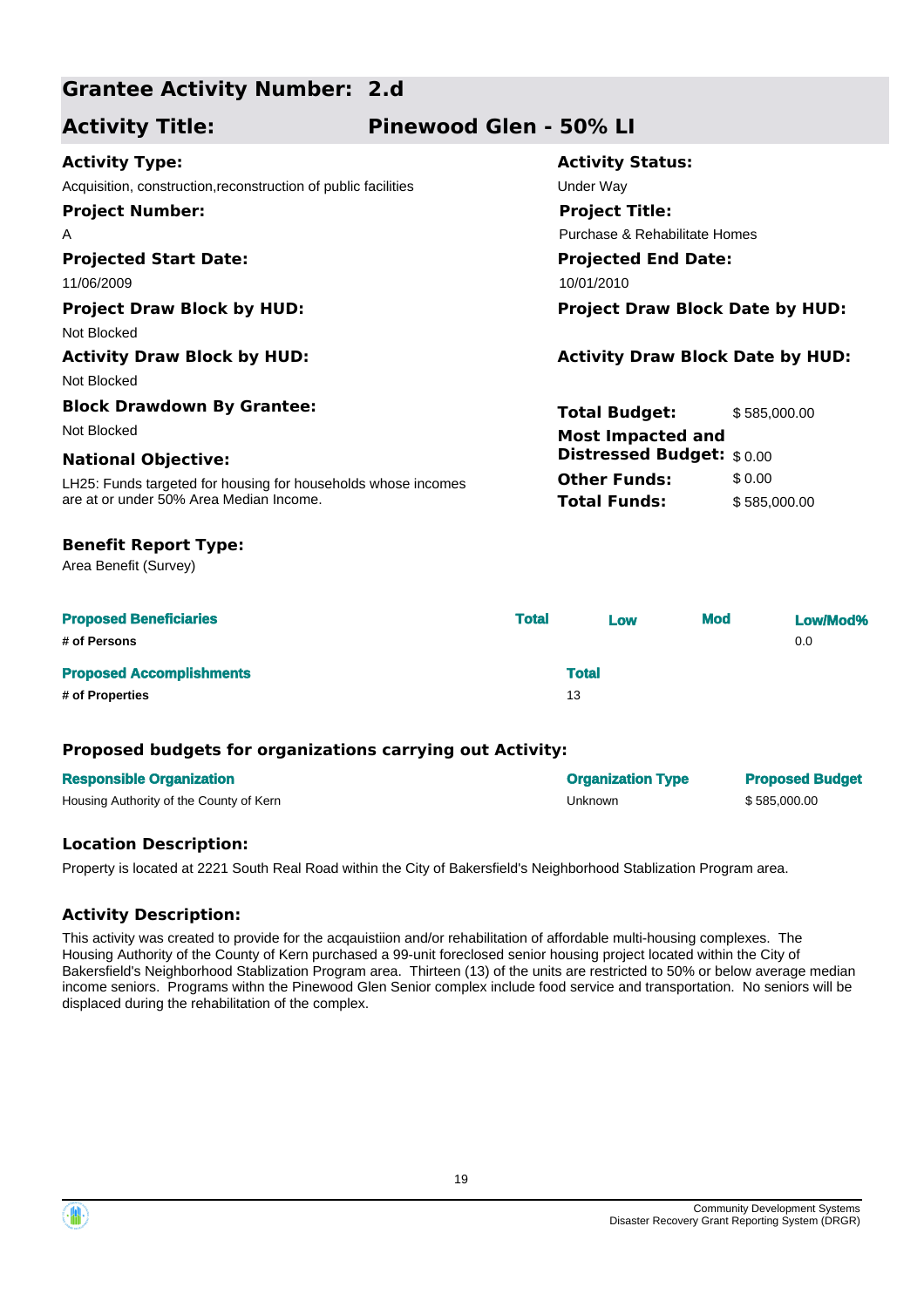**Environmental Assessment:** COMPLETED **Environmental Reviews:** None Activity **Attributes:** None

**Activity Supporting Documents:** None

**Project # / B / Establish Land Bank(s)**



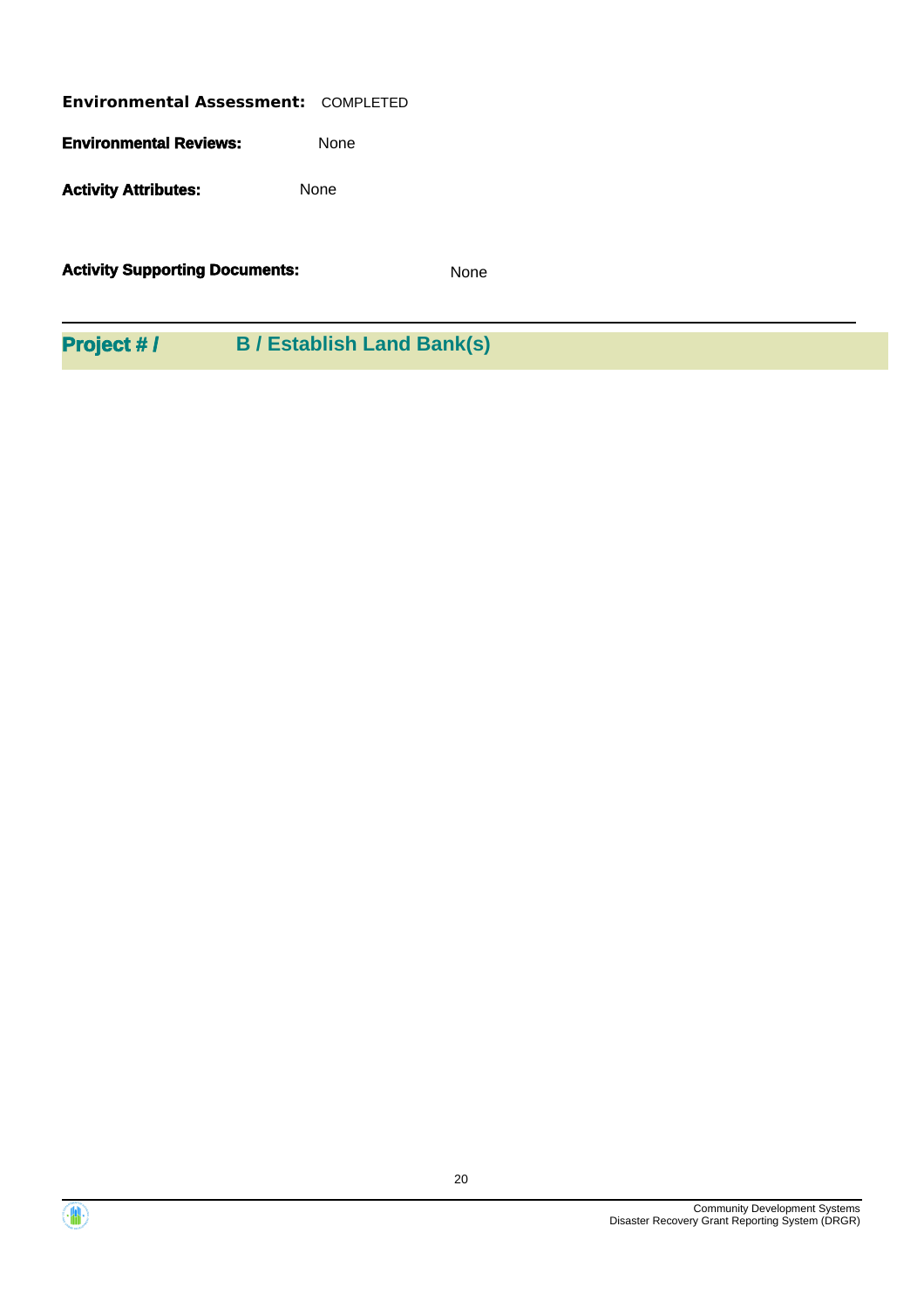## **Grantee Activity Number: 3**

## **Activity Title: Establish Land Bank(s)**

| <b>Activity Type:</b>                                        | <b>Activity Status:</b>                 |            |  |
|--------------------------------------------------------------|-----------------------------------------|------------|--|
| Land Banking - Acquisition (NSP Only)                        | Completed                               |            |  |
| <b>Project Number:</b>                                       | <b>Project Title:</b>                   |            |  |
| B                                                            | Establish Land Bank(s)                  |            |  |
| <b>Projected Start Date:</b>                                 | <b>Projected End Date:</b>              |            |  |
| 03/30/2009                                                   | 09/30/2010                              |            |  |
| <b>Project Draw Block by HUD:</b>                            | <b>Project Draw Block Date by HUD:</b>  |            |  |
| Not Blocked                                                  |                                         |            |  |
| <b>Activity Draw Block by HUD:</b>                           | <b>Activity Draw Block Date by HUD:</b> |            |  |
| Not Blocked                                                  |                                         |            |  |
| <b>Block Drawdown By Grantee:</b>                            | <b>Total Budget:</b>                    | \$7,021.00 |  |
| Not Blocked                                                  | <b>Most Impacted and</b>                |            |  |
| <b>National Objective:</b>                                   | Distressed Budget: \$0.00               |            |  |
| LMMI: Low, Moderate and Middle Income National Objective for | <b>Other Funds:</b>                     | \$0.00     |  |
| NSP Only                                                     | <b>Total Funds:</b>                     | \$7,021.00 |  |
| <b>Benefit Report Type:</b><br>NA.                           |                                         |            |  |

| <b>Proposed Accomplishments</b> | <b>Total</b> |
|---------------------------------|--------------|
| # of Properties                 | 20           |

### **Proposed budgets for organizations carrying out Activity:**

| <b>Responsible Organization</b> | <b>Organization Type</b> | <b>Proposed Budget</b> |
|---------------------------------|--------------------------|------------------------|
| City of Bakersfield             | Unknown                  | \$7.021.00             |

## **Location Description:**

## **Activity Description:**

Acquisition of foreclosed (dilapidated and/or distressed) housing structures within NSP designated RDA areas for redevelopment. Activity and Project canceled through approved amendment 11/4/09. Funds redisbursed.

| <b>Environmental Assessment: EXEMPT</b> |      |  |
|-----------------------------------------|------|--|
| <b>Environmental Reviews:</b>           | None |  |
| <b>Activity Attributes:</b>             | None |  |

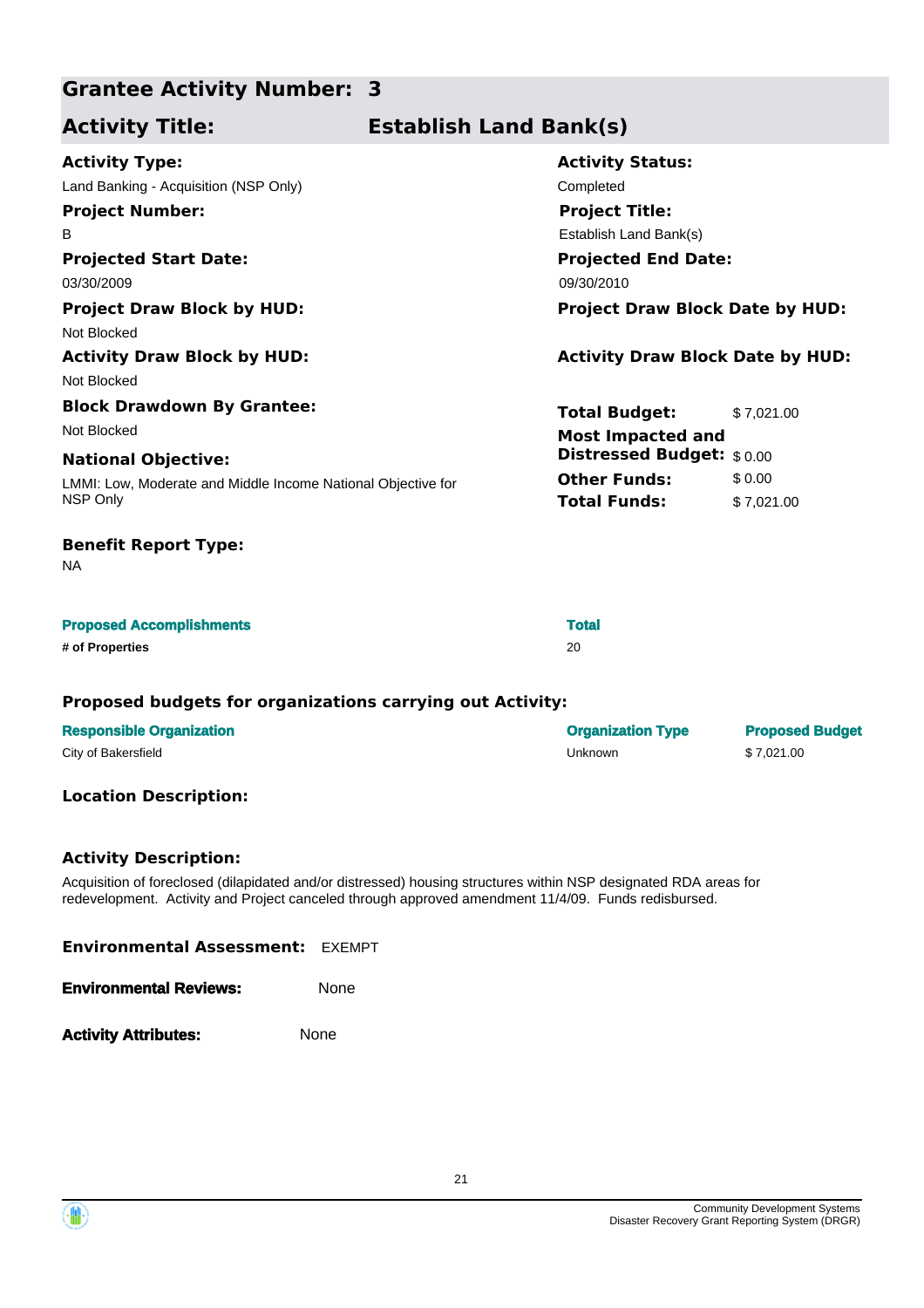**Environmental Reviews:** None

**Activity Supporting Documents:** None

**Project # / C / Demolish Blighted Structures**



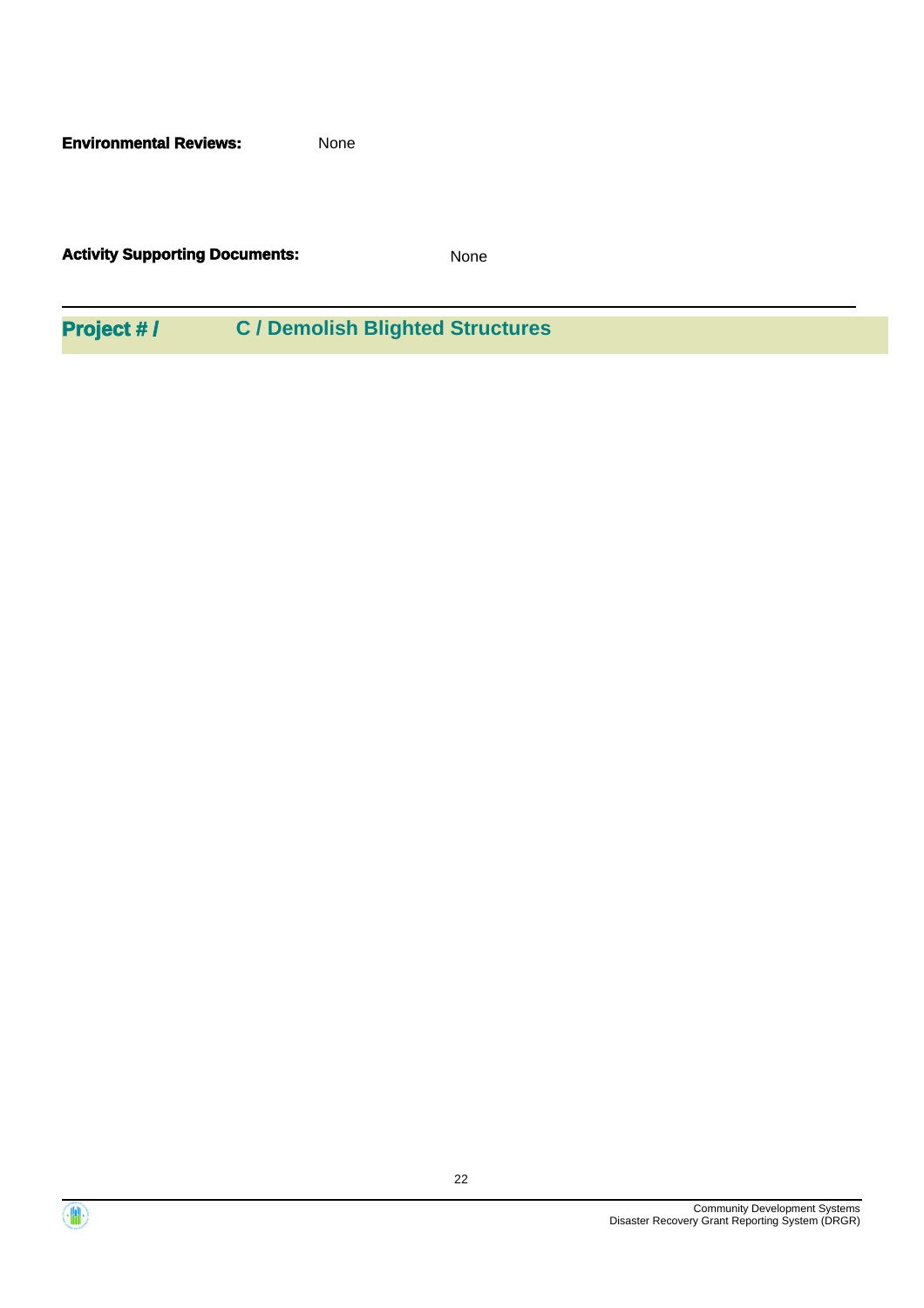## **Grantee Activity Number: 4**

## **Activity Title: Demolish Blighted Structures**

| <b>Activity Type:</b>                                        | <b>Activity Status:</b>                 |  |  |
|--------------------------------------------------------------|-----------------------------------------|--|--|
| Clearance and Demolition                                     | Cancelled                               |  |  |
| <b>Project Number:</b>                                       | <b>Project Title:</b>                   |  |  |
| C                                                            | <b>Demolish Blighted Structures</b>     |  |  |
| <b>Projected Start Date:</b>                                 | <b>Projected End Date:</b>              |  |  |
| 03/30/2009                                                   | 09/30/2010                              |  |  |
| <b>Project Draw Block by HUD:</b>                            | <b>Project Draw Block Date by HUD:</b>  |  |  |
| Not Blocked                                                  |                                         |  |  |
| <b>Activity Draw Block by HUD:</b>                           | <b>Activity Draw Block Date by HUD:</b> |  |  |
| Not Blocked                                                  |                                         |  |  |
| <b>Block Drawdown By Grantee:</b>                            | <b>Total Budget:</b><br>\$0.00          |  |  |
| Not Blocked                                                  | <b>Most Impacted and</b>                |  |  |
| <b>National Objective:</b>                                   | <b>Distressed Budget:</b> \$0.00        |  |  |
| LMMI: Low, Moderate and Middle Income National Objective for | <b>Other Funds:</b><br>\$0.00           |  |  |
| NSP Only                                                     | <b>Total Funds:</b><br>\$0.00           |  |  |
| <b>Benefit Report Type:</b><br><b>NA</b>                     |                                         |  |  |
| <b>Proposed Accomplishments</b><br># of Properties           | <b>Total</b>                            |  |  |

### **Proposed budgets for organizations carrying out Activity:**

| <b>Responsible Organization</b> | <b>Organization Type</b> | <b>Proposed Budget</b> |
|---------------------------------|--------------------------|------------------------|
| City of Bakersfield             | Unknown                  | \$0.00                 |

## **Location Description:**

## **Activity Description:**

Demolition/clearance of blighted structures within NSP designated RDA areas.

| <b>Environmental Assessment:</b> |      |  |
|----------------------------------|------|--|
| <b>Environmental Reviews:</b>    | None |  |
| <b>Activity Attributes:</b>      | None |  |
|                                  |      |  |

**Activity Supporting Documents:** None

23

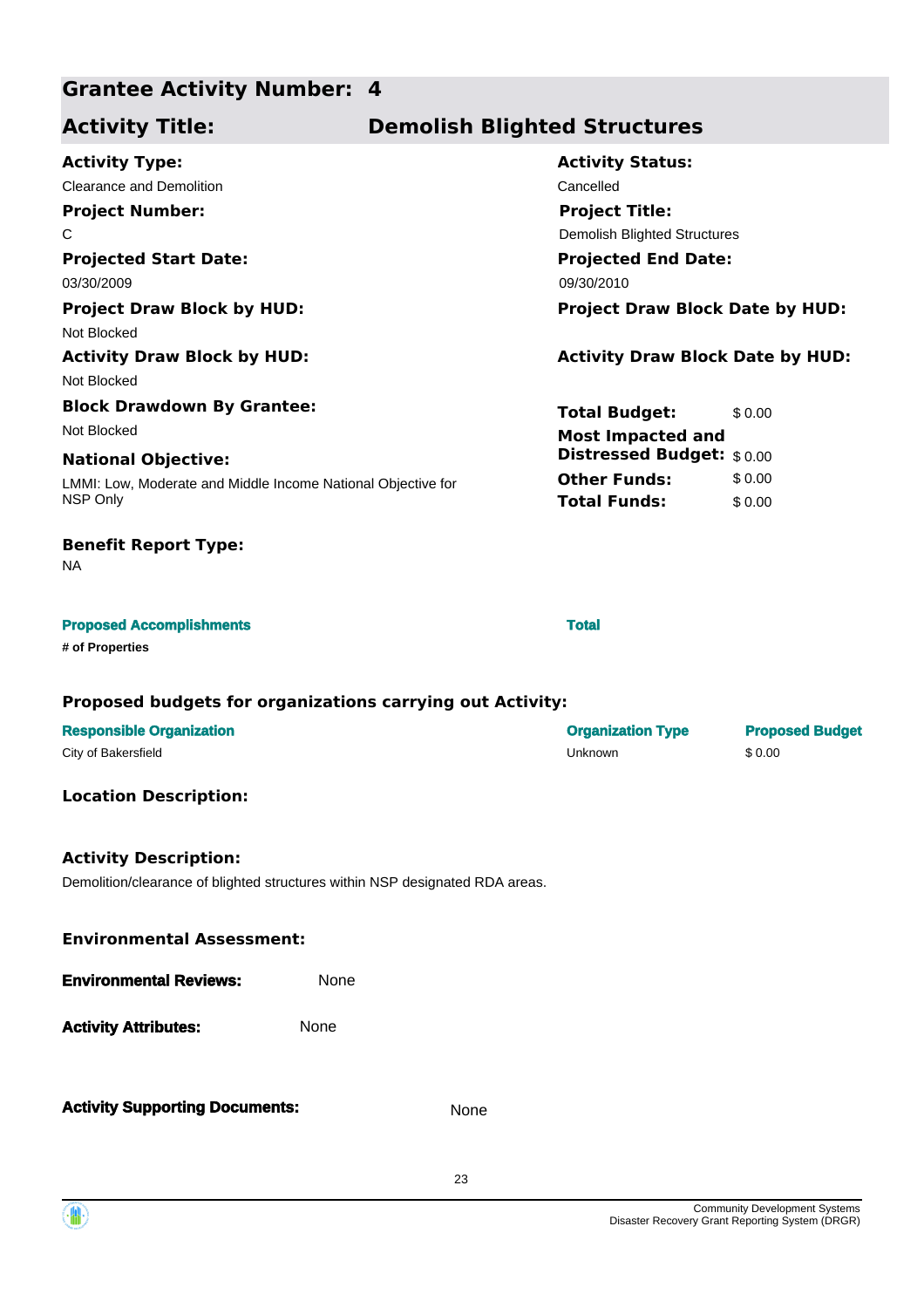**Environmental Reviews:** None

**Project # / D / Redevelop Demolished or Vacant Properties**



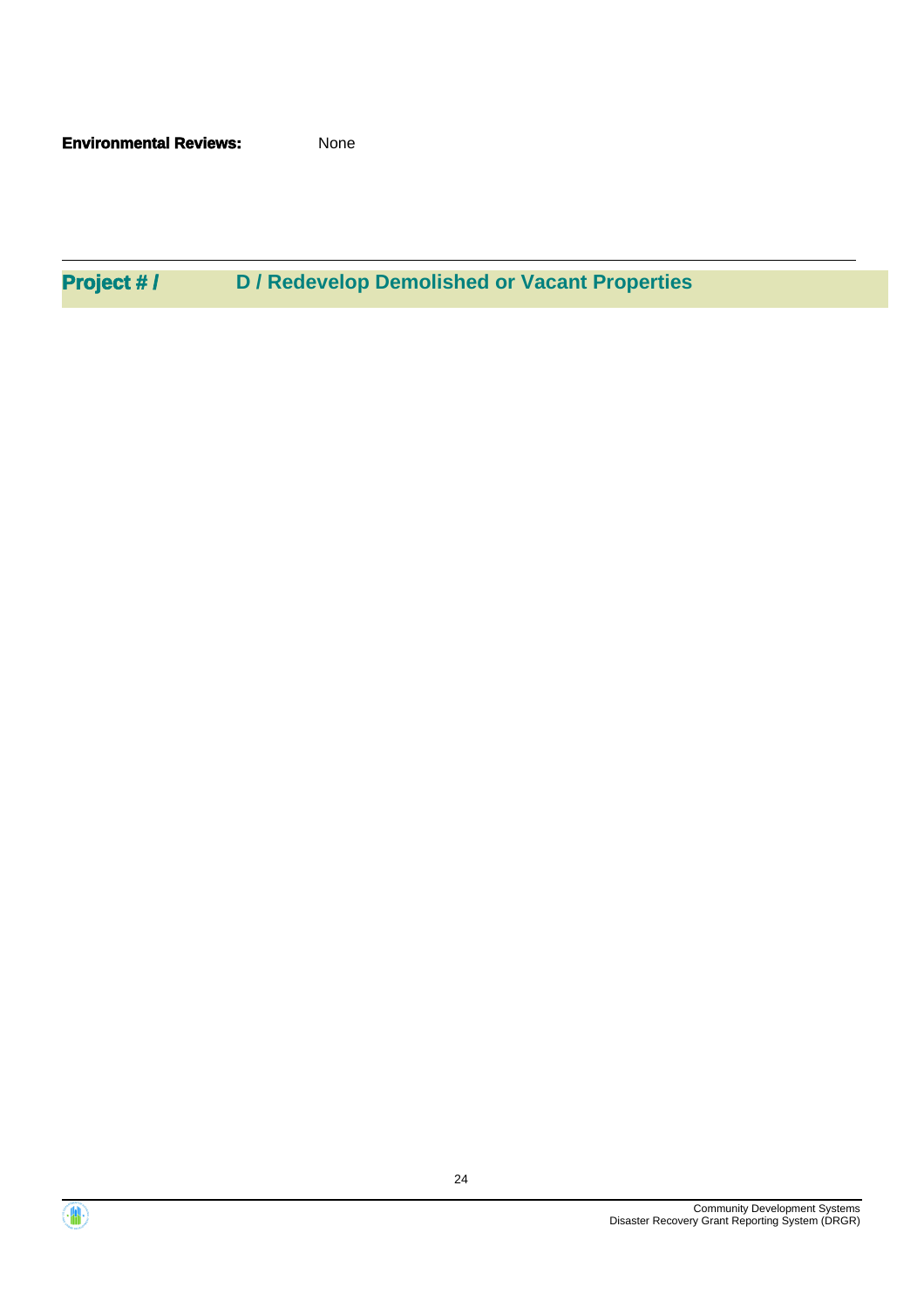#### **Grantee Activity Number: 5**

## **Activity Title: Redevelop Demolished or Vacant Properties**

| <b>Activity Type:</b>                                          |              | <b>Activity Status:</b>                 |        |          |  |
|----------------------------------------------------------------|--------------|-----------------------------------------|--------|----------|--|
| Acquisition, construction, reconstruction of public facilities |              | Cancelled                               |        |          |  |
| <b>Project Number:</b>                                         |              | <b>Project Title:</b>                   |        |          |  |
| D                                                              |              | Redevelop Demolished or Vacant          |        |          |  |
| <b>Projected Start Date:</b>                                   |              | <b>Projected End Date:</b>              |        |          |  |
| 03/30/2009                                                     |              | 09/30/2014                              |        |          |  |
| <b>Project Draw Block by HUD:</b>                              |              | <b>Project Draw Block Date by HUD:</b>  |        |          |  |
| Not Blocked                                                    |              |                                         |        |          |  |
| <b>Activity Draw Block by HUD:</b>                             |              | <b>Activity Draw Block Date by HUD:</b> |        |          |  |
| Not Blocked                                                    |              |                                         |        |          |  |
| <b>Block Drawdown By Grantee:</b>                              |              | <b>Total Budget:</b>                    | \$0.00 |          |  |
| Not Blocked                                                    |              | <b>Most Impacted and</b>                |        |          |  |
| <b>National Objective:</b>                                     |              | Distressed Budget: \$0.00               |        |          |  |
| LMMI: Low, Moderate and Middle Income National Objective for   |              | <b>Other Funds:</b>                     | \$0.00 |          |  |
| NSP Only                                                       |              | <b>Total Funds:</b>                     | \$0.00 |          |  |
| <b>Benefit Report Type:</b><br>Area Benefit (Survey)           |              |                                         |        |          |  |
| <b>Proposed Beneficiaries</b>                                  | <b>Total</b> | <b>Mod</b><br>Low                       |        | Low/Mod% |  |

|                                 | ----------- | ____         | _______ | __________ |
|---------------------------------|-------------|--------------|---------|------------|
| # of Persons                    |             |              |         | 0.0        |
| <b>Proposed Accomplishments</b> |             | <b>Total</b> |         |            |
|                                 |             |              |         |            |

**# of Properties**

### **Proposed budgets for organizations carrying out Activity:**

| <b>Responsible Organization</b> | <b>Organization Type</b> | <b>Proposed Budget</b> |
|---------------------------------|--------------------------|------------------------|
| City of Bakersfield             | Unknown                  | \$0.00                 |

## **Location Description:**

### **Activity Description:**

Installation (design/construction) of public facilities and improvements (building infrastructure for support of affordable housing) within redevelopment areas for neighborhood stabilization.

| <b>Environmental Assessment:</b> |  |
|----------------------------------|--|
|----------------------------------|--|

| <b>Environmental Reviews:</b> | <b>None</b> |
|-------------------------------|-------------|
|                               |             |

Activity **Attributes:** None

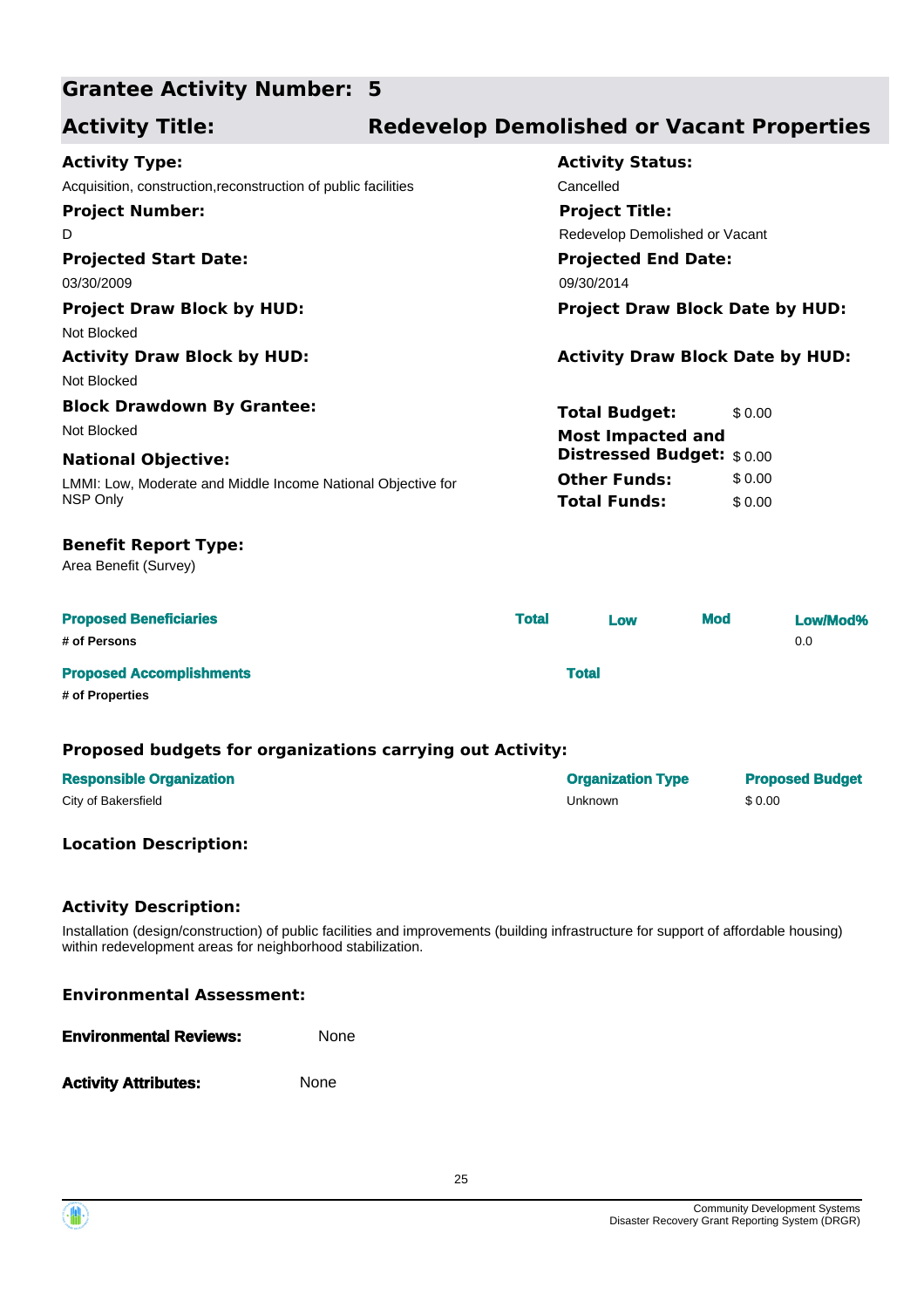**Environmental Reviews:** None

**Activity Supporting Documents:** None



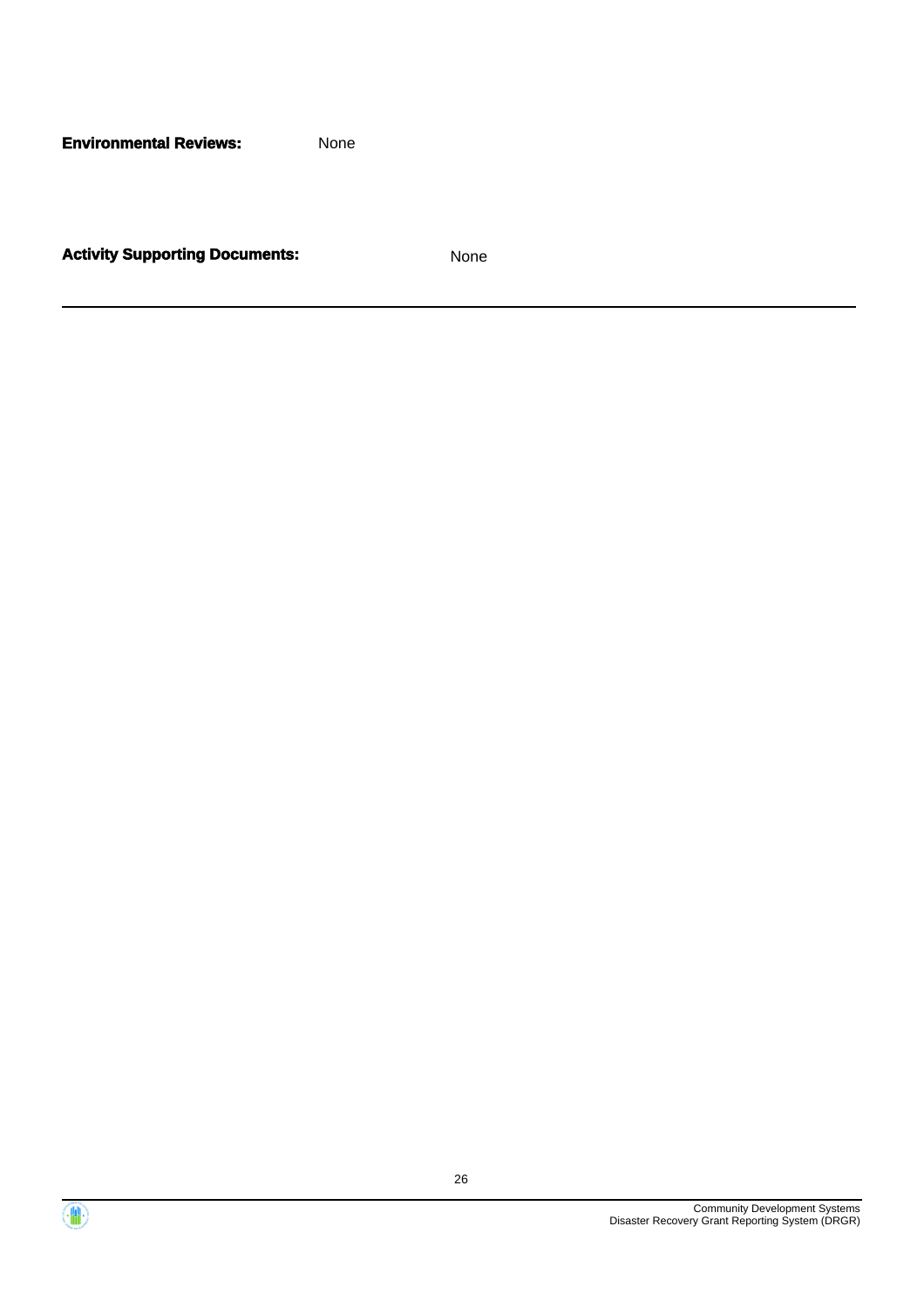## **Grantee Activity Number: 5-1.a**

## **Activity Title: 22nd Street Lofts Project**

| <b>Activity Type:</b>                                        | <b>Activity Status:</b>                 |
|--------------------------------------------------------------|-----------------------------------------|
| Rehabilitation/reconstruction of residential structures      | Under Way                               |
| <b>Project Number:</b>                                       | <b>Project Title:</b>                   |
| D                                                            | Redevelop Demolished or Vacant          |
| <b>Projected Start Date:</b>                                 | <b>Projected End Date:</b>              |
| 12/01/2020                                                   | 03/01/2022                              |
| <b>Project Draw Block by HUD:</b>                            | <b>Project Draw Block Date by HUD:</b>  |
| Not Blocked                                                  |                                         |
| <b>Activity Draw Block by HUD:</b>                           | <b>Activity Draw Block Date by HUD:</b> |
| Not Blocked                                                  |                                         |
| <b>Block Drawdown By Grantee:</b>                            | <b>Total Budget:</b><br>\$99,049.52     |
| Not Blocked                                                  | <b>Most Impacted and</b>                |
| <b>National Objective:</b>                                   | Distressed Budget: \$0.00               |
| LMMI: Low, Moderate and Middle Income National Objective for | <b>Other Funds:</b><br>\$0.00           |
| NSP Only                                                     | <b>Total Funds:</b><br>\$99,049.52      |
|                                                              |                                         |

## **Benefit Report Type:**

Direct (Households)

| <b>Proposed Beneficiaries</b>   | <b>Total</b> | Low          | <b>Mod</b> | Low/Mod% |
|---------------------------------|--------------|--------------|------------|----------|
| # of Households                 | 19           | 19           |            | 100.00   |
| <b>Proposed Accomplishments</b> |              | <b>Total</b> |            |          |
| # of Singlefamily Units         |              |              |            |          |
| # of Multifamily Units          |              | 19           |            |          |
| # of Housing Units              |              | 19           |            |          |

## **Proposed budgets for organizations carrying out Activity:**

| <b>Responsible Organization</b>         | <b>Organization Type</b> | <b>Proposed Budget</b> |
|-----------------------------------------|--------------------------|------------------------|
| City of Bakersfield                     | Unknown                  | \$99.049.52            |
| Housing Authority of the County of Kern | Unknown                  | \$0.00                 |

## **Location Description:**

Property is a vacant lot in downtown Bakersfield. The property address is 811 22nd Stret, Bakersfield, CA 93301.

## **Activity Description:**

NSP funds to support the redevelopment of a vacant land into a 20-unit rental housing complex serving senior citizens with incomes at or below 30% AMI.

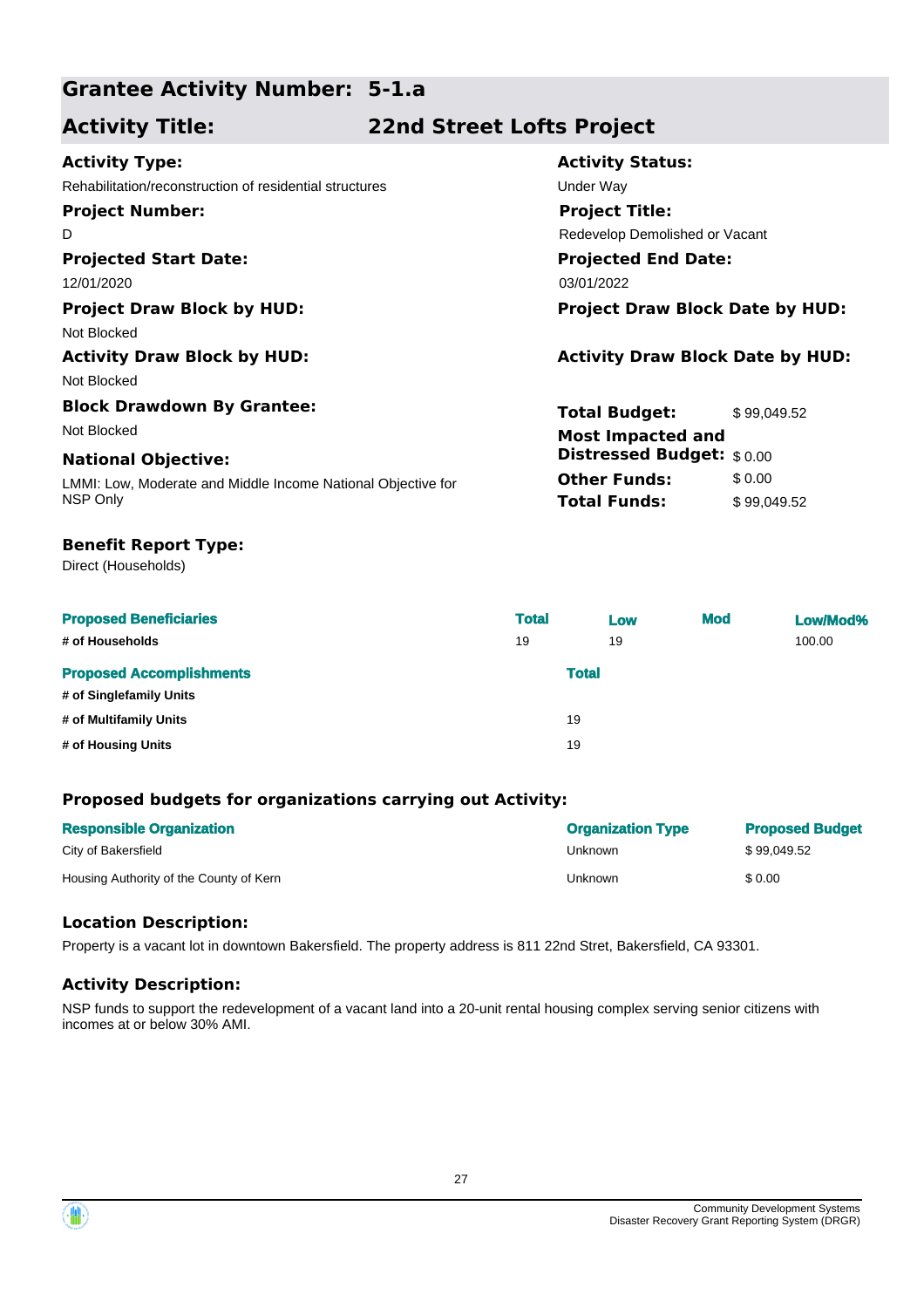| <b>Environmental Assessment: COMPLETED</b> |             |  |
|--------------------------------------------|-------------|--|
| <b>Environmental Reviews:</b>              | <b>None</b> |  |
| <b>Activity Attributes:</b>                | <b>None</b> |  |
| <b>Activity Supporting Documents:</b>      |             |  |

**Project # / E / Administration**



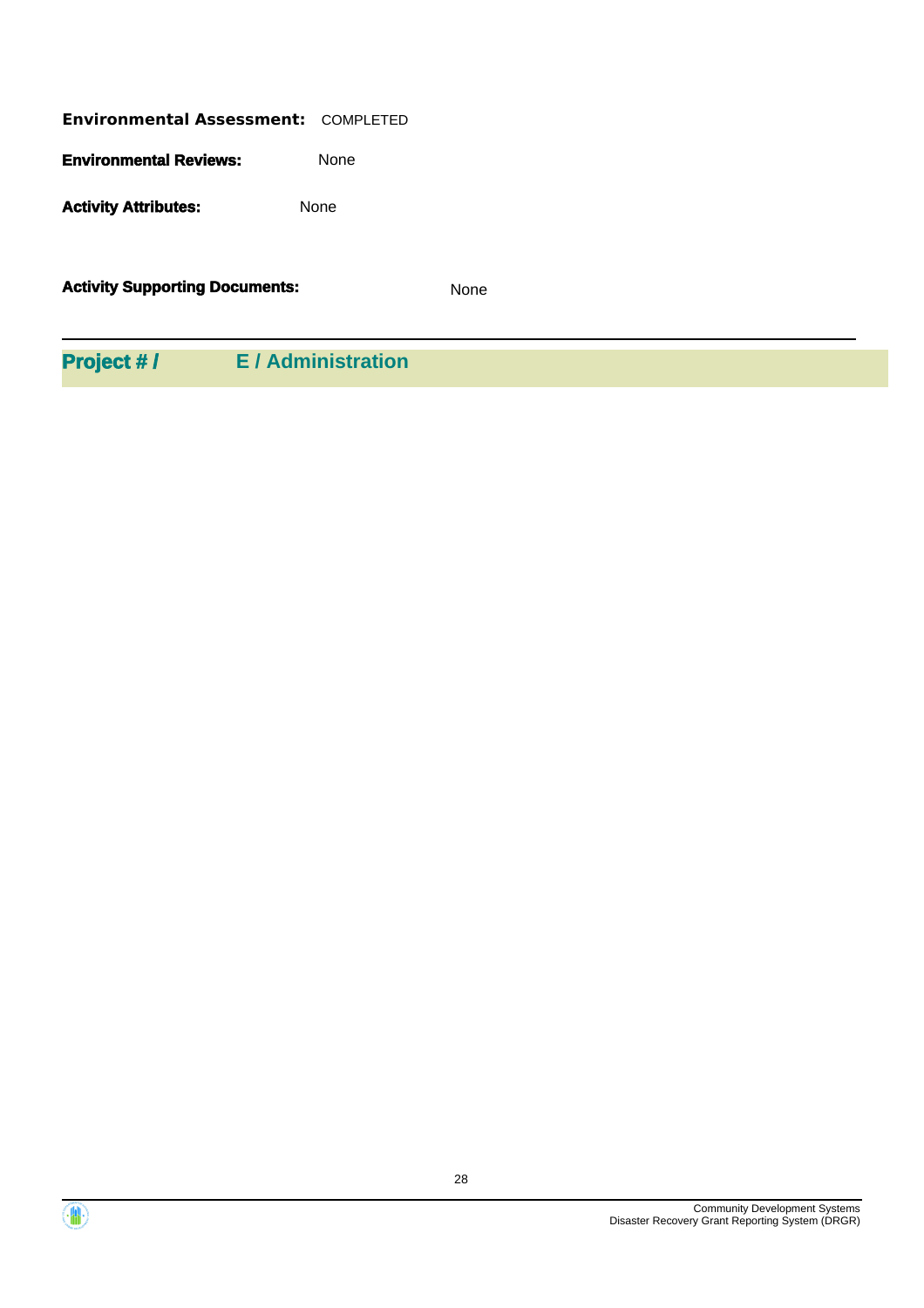#### **Grantee Activity Number: 6.1.**

## **Activity Title: Planning and Administration Costs**

| <b>Project Draw Block Date by HUD:</b>  |
|-----------------------------------------|
|                                         |
| <b>Activity Draw Block Date by HUD:</b> |
|                                         |
| \$137,335.38                            |
|                                         |
| <b>Distressed Budget:</b> \$0.00        |
| \$0.00                                  |
| \$137,335.38                            |
|                                         |

## **Benefit Report Type:**

NA

## **Proposed budgets for organizations carrying out Activity:**

| <b>Responsible Organization</b> | <b>Organization Type</b> | <b>Proposed Budget</b> |
|---------------------------------|--------------------------|------------------------|
| City of Bakersfield             | Unknown                  | \$137.335.38           |

### **Location Description:**

## **Activity Description:**

Planning and administration costs associated with NSP.

Project reduced by \$200,000 through City Council approved amendment on February 17, 2010. Funds moved to Item 2c. - The Acquisition and/or rehabilitation of affordable multi-housing complexes. Note an additional \$10,000 was reallocated to Activity 2.a. for administrative costs associated with the activity.

March 24, 2010, project reduced an additional \$565,000 through a City Councial approved amendment. Fund reallocated to Activity 1.a. Direct Homeownership Program.

| <b>Environmental Reviews:</b> | None |  |
|-------------------------------|------|--|
| <b>Activity Attributes:</b>   | None |  |

**Environmental Assessment:**

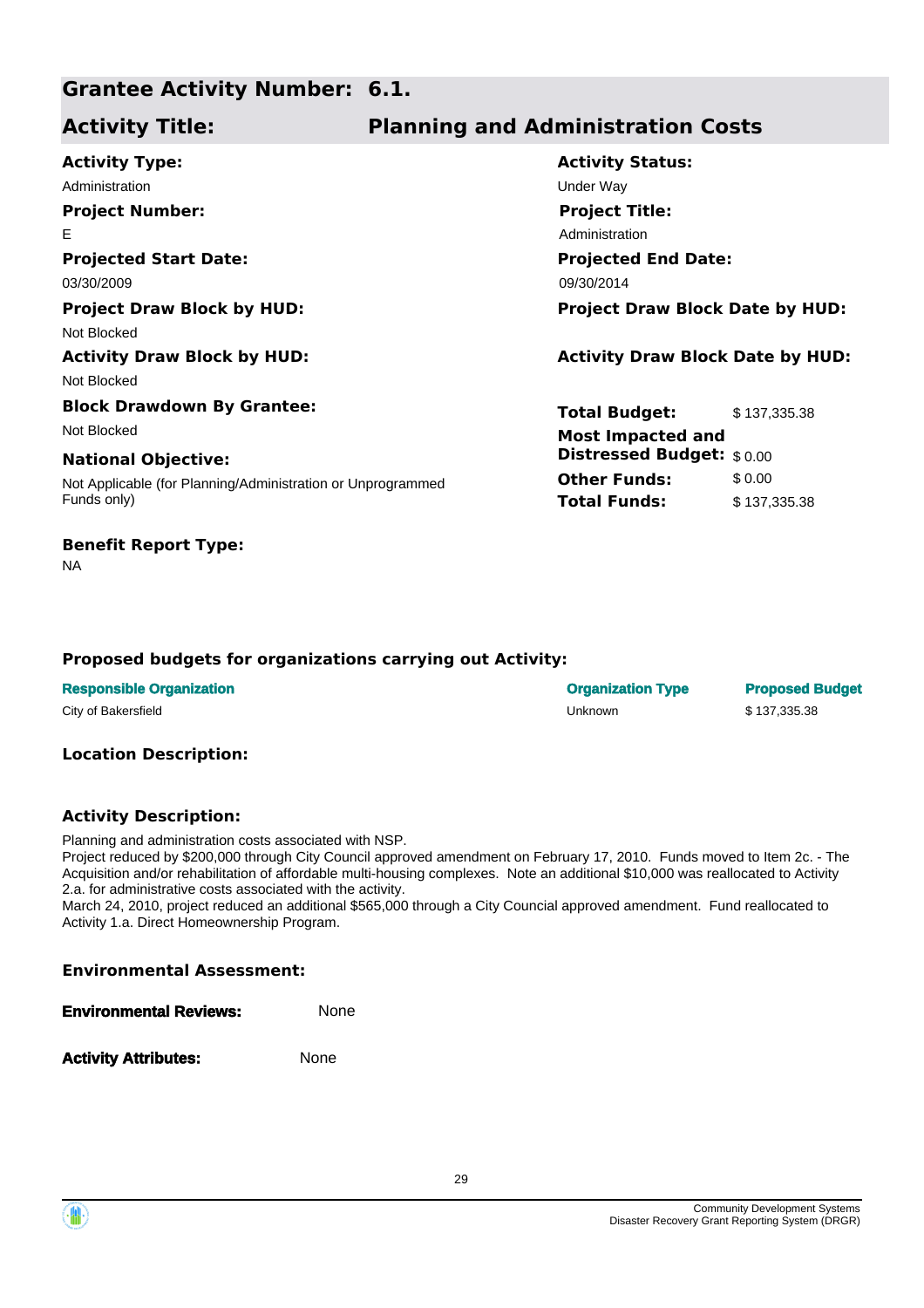**Environmental Reviews:** None

**Activity Supporting Documents:** None



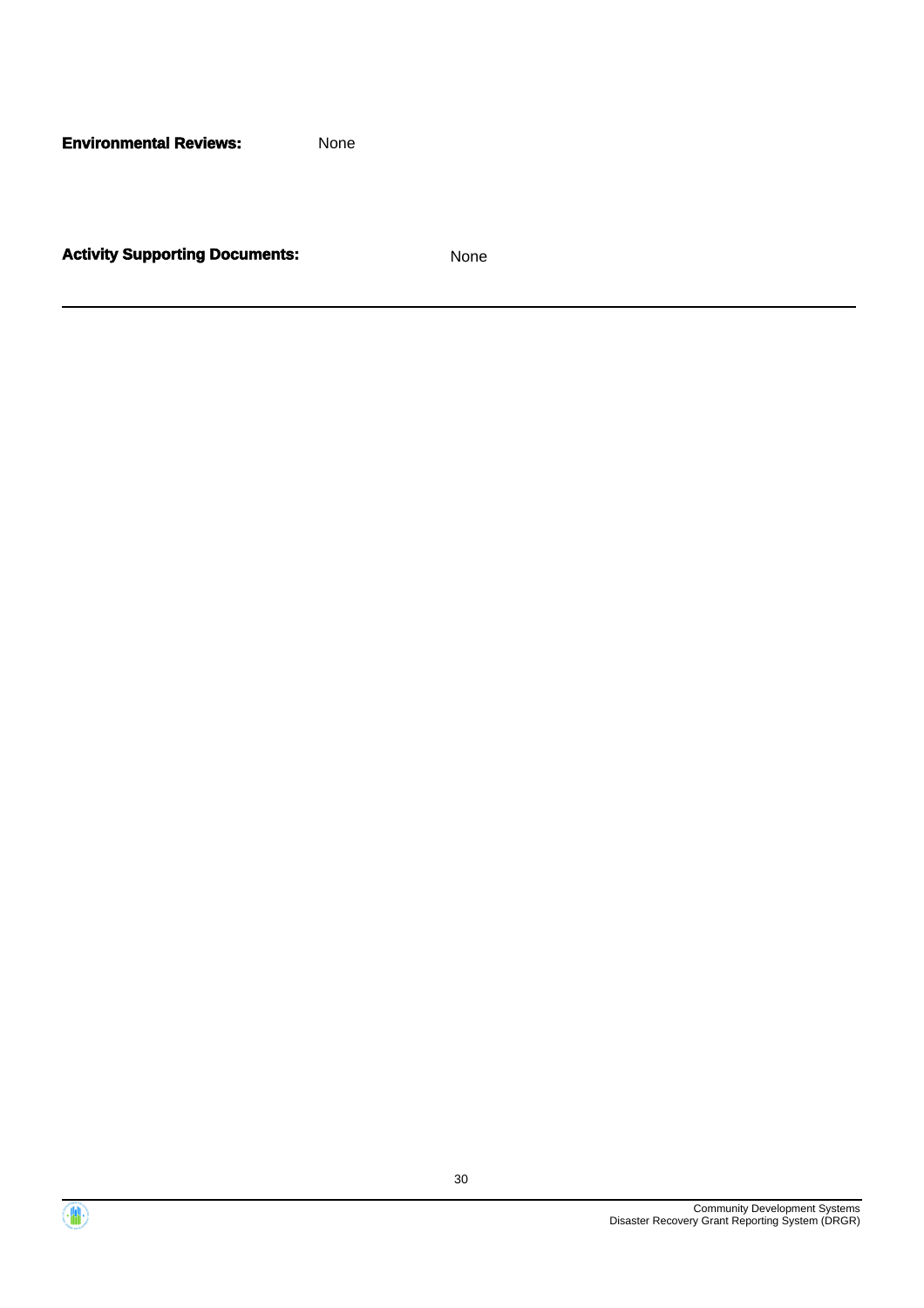## **Grantee Activity Number: 6.2.**

## **Activity Title: Staff Direct Delivery Activity Costs**

| <b>Activity Type:</b>                                       | <b>Activity Status:</b>                 |         |
|-------------------------------------------------------------|-----------------------------------------|---------|
| Administration                                              | Cancelled                               |         |
| <b>Project Number:</b>                                      | <b>Project Title:</b>                   |         |
| E                                                           | Administration                          |         |
| <b>Projected Start Date:</b>                                | <b>Projected End Date:</b>              |         |
| 03/30/2009                                                  | 09/30/2010                              |         |
| <b>Project Draw Block by HUD:</b>                           | <b>Project Draw Block Date by HUD:</b>  |         |
| Not Blocked                                                 |                                         |         |
| <b>Activity Draw Block by HUD:</b>                          | <b>Activity Draw Block Date by HUD:</b> |         |
| Not Blocked                                                 |                                         |         |
| <b>Block Drawdown By Grantee:</b>                           | <b>Total Budget:</b>                    | \$ 0.00 |
| Not Blocked                                                 | <b>Most Impacted and</b>                |         |
| <b>National Objective:</b>                                  | <b>Distressed Budget:</b> \$0.00        |         |
| Not Applicable (for Planning/Administration or Unprogrammed | <b>Other Funds:</b>                     | \$0.00  |
| Funds only)                                                 | <b>Total Funds:</b>                     | \$0.00  |
|                                                             |                                         |         |

# **Proposed budgets for organizations carrying out Activity:**

| <b>Responsible Organization</b><br>City of Bakersfield                                      |      |      | <b>Organization Type</b><br>Unknown | <b>Proposed Budget</b><br>\$0.00 |
|---------------------------------------------------------------------------------------------|------|------|-------------------------------------|----------------------------------|
| <b>Location Description:</b>                                                                |      |      |                                     |                                  |
| <b>Activity Description:</b><br>Staff Direct Delivery costs associated with NSP activities. |      |      |                                     |                                  |
| <b>Environmental Assessment:</b>                                                            |      |      |                                     |                                  |
| <b>Environmental Reviews:</b>                                                               | None |      |                                     |                                  |
| <b>Activity Attributes:</b>                                                                 | None |      |                                     |                                  |
| <b>Activity Supporting Documents:</b>                                                       |      | None |                                     |                                  |



NA

**Benefit Report Type:**